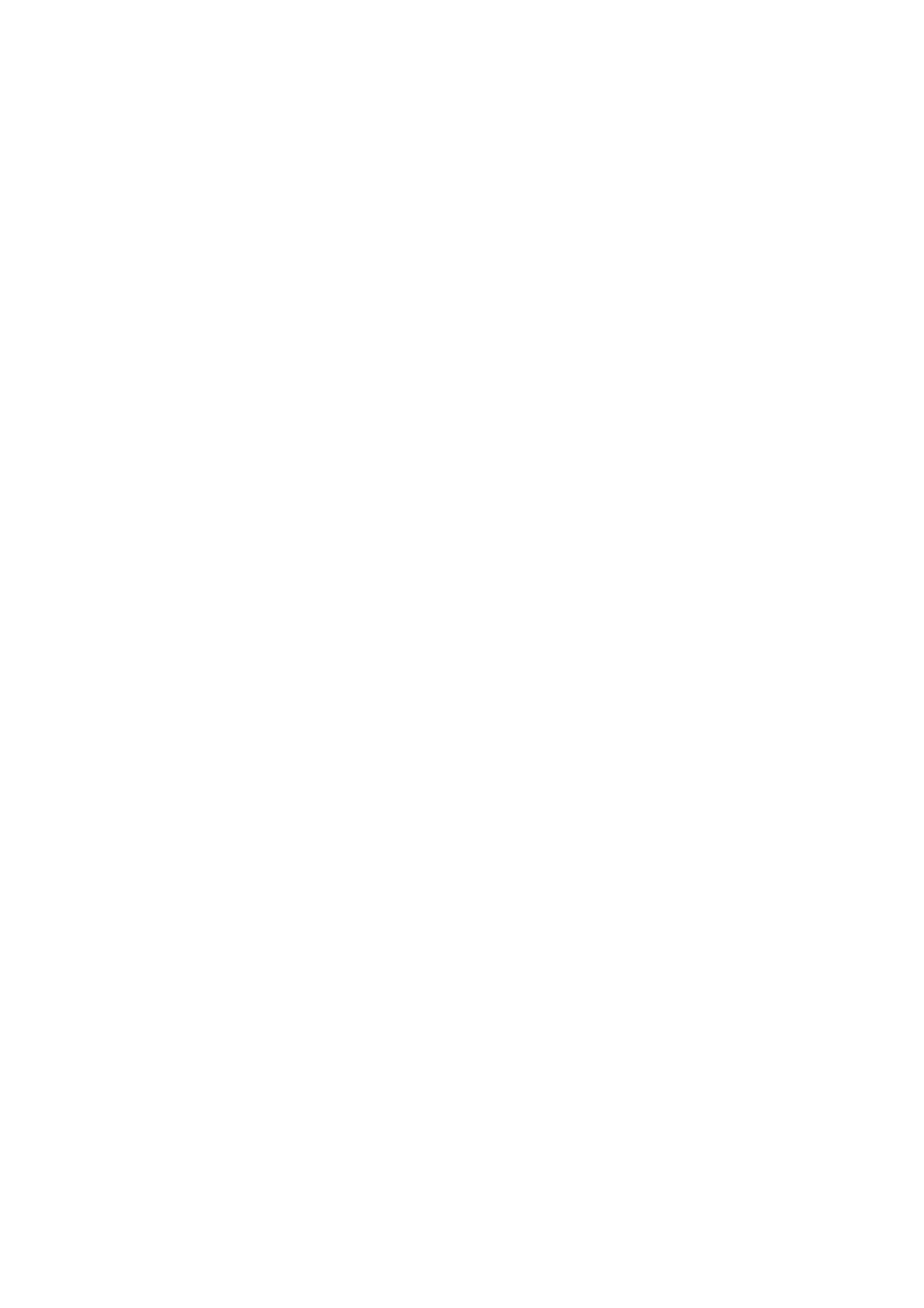# **Checklist: Preparing to use the template constitution**

This checklist contains information you need to consider when completing the ACNC's template constitution for a charitable company limited by guarantee.

More information on each clause of the template constitution is in the guide to the ACNC's template constitution for charitable companies limited by guarantee. It is important that you review that guide to help you understand the purpose and effect of each clause.

**Do you know, or have you decided:**

# **□√ The name of your company, Australian Business Number (ABN) and Australian Company**

### **Number (ACN) (cover page and clause 1)**

You should write down this information when it is available.

# **□ √The amount of the guarantee (clause 4)-\$1**

How much will members need to pay towards certain debts if the company winds up? For an existing company, this must be the same amount as in your existing constitution.

### **□ √Your company's charitable purpose(s) (clause 6)**

Why has your organisation been set up, and what will it work towards achieving? This is also called your company's mission. See our guidance on what [charitable purposes](http://www.acnc.gov.au/ACNC/Register_my_charity/Who_can_register/What_char_purp/ACNC/Reg/Charitable_purpose.aspx) are, with examples of [charitable purposes.](http://acnc.gov.au/ACNC/Publications/Templates/Example_CharitablePurpose.aspx)

Existing companies should review the guidance on clause 6 for more information.

### **□ √The quorum required for a general meeting (clause 22)- directors plus 2 members for General meetings such as AGM**

How many members will need to be at a general meeting to make a quorum (the number required to attend before the meeting can be held)? See the guidance on clause 22 for more information.

### **□ √How many directors your company has (clause 38) 9 as currently is**

The template constitution allows for 3 to 9 directors, but you may wish to change this number. Your company must have at least 3 directors. See the guidance on clause 38 for more information.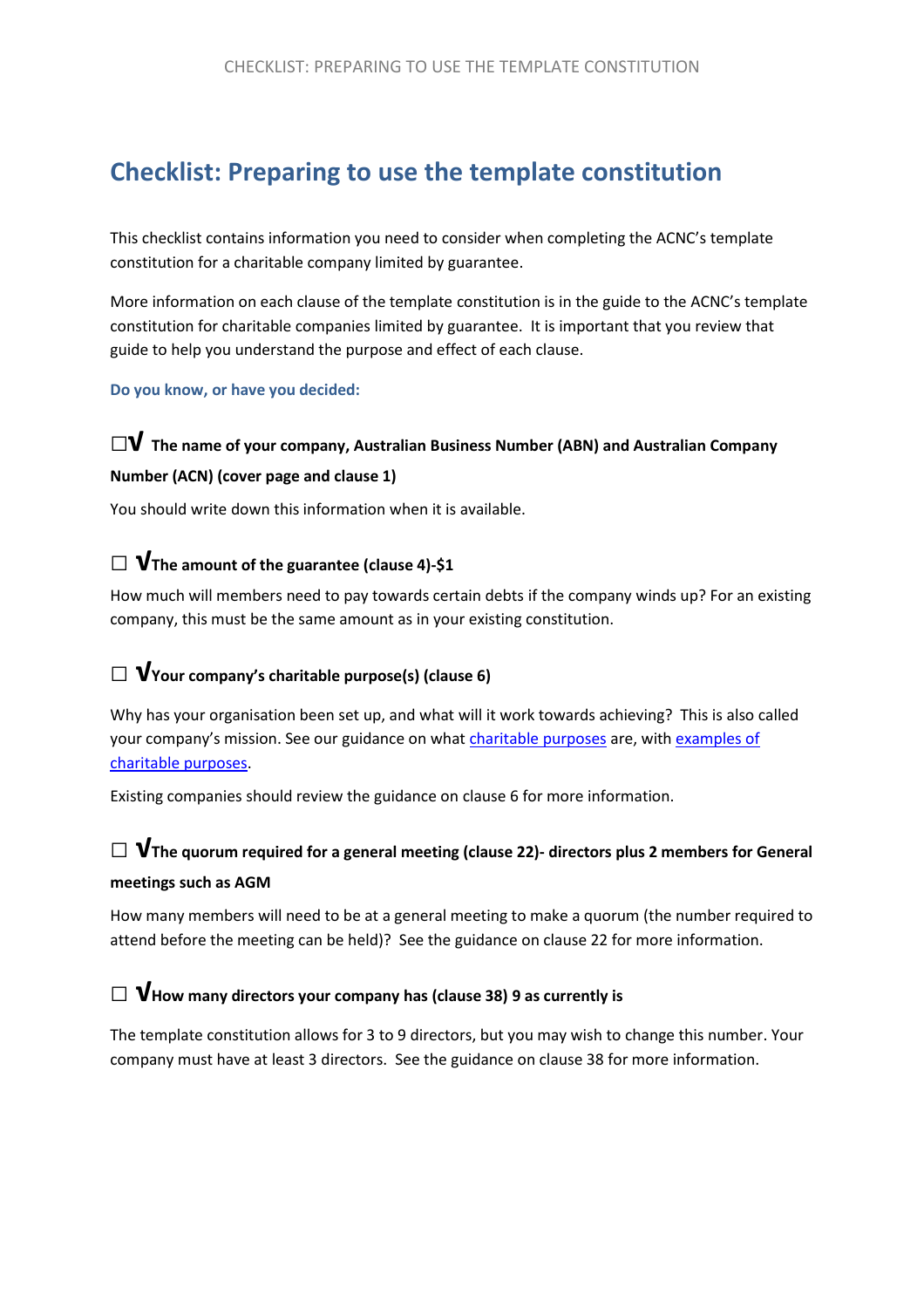### **□√ How many meetings a director can miss (without consent) (clause 42) <sup>3</sup>**

Your company needs its directors to be actively involved in managing the company, which includes attending meetings. How many directors' meetings will your company allow a director to miss without the other directors agreeing? See the guidance on clause 42 for more information.

### **□ √Whether the directors will receive fees (clause 45) NO**

Under the template constitution, directors cannot receive fees for acting as directors. You may choose to change this, however there are certain legal consequences if your company pays its directors fees. See the guidance on clause 45 for more information.

### **□ √The quorum required for a directors' meeting (clause 52) 5- as in current constitution**

The default quorum in the template constitution is a majority of directors (more than 50%). You should check whether your charity needs to have a specified minimum quorum (for example, a state fundraising authority may impose conditions on a fundraising licence requiring a quorum of at least three directors). See the guidance on clause 52 for more information.

# **□√ When your company's financial year runs (clause 64) July to June- as is currently**

The default financial year in the template constitution is 1 July to 30 June. If your company's financial year is different, as a registered charity you must apply to the ACNC for a substituted accounting [period.](http://www.acnc.gov.au/ACNC/Manage/Reporting/Reporting/ACNC/Report/ReportDue.aspx)

# **□ Whether you have or want to register for deductible gift recipient (DGR) status (optional**

### **clause) need legal/ accounting advice on this one**

If you want to keep or register for DGR status, there are additional legal requirements for your constitution. See the guidance on clause 69 and ou[r DGR](http://acnc.gov.au/ACNC/FTS/Fact_DGR.aspx) factsheet.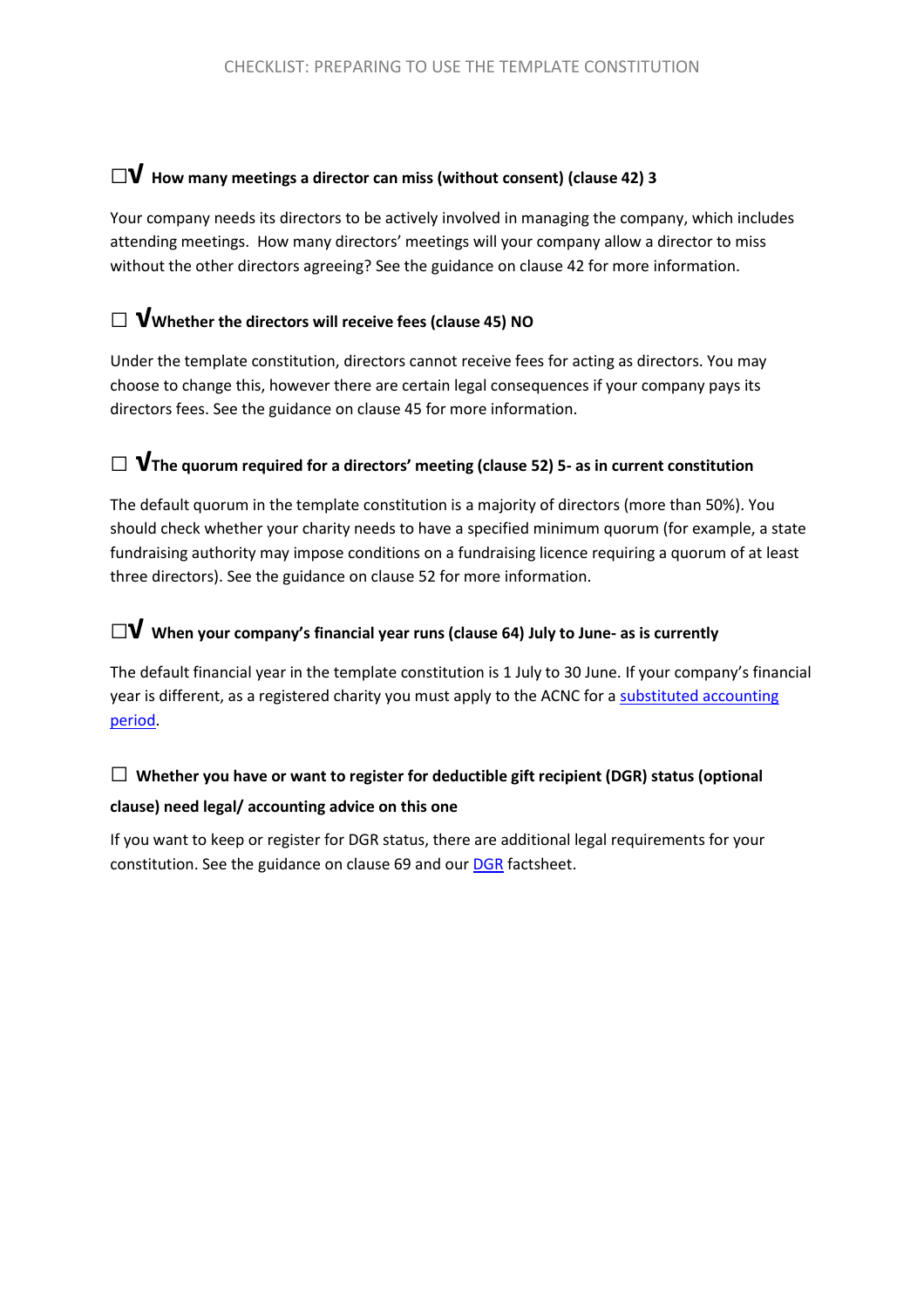# **CONSTITUTION OF Deniliquin Children's Centre LTD**

Australian Company Number (ACN) [insert ACN] Australian Business Number (ABN) 73667057590

A company limited by guarantee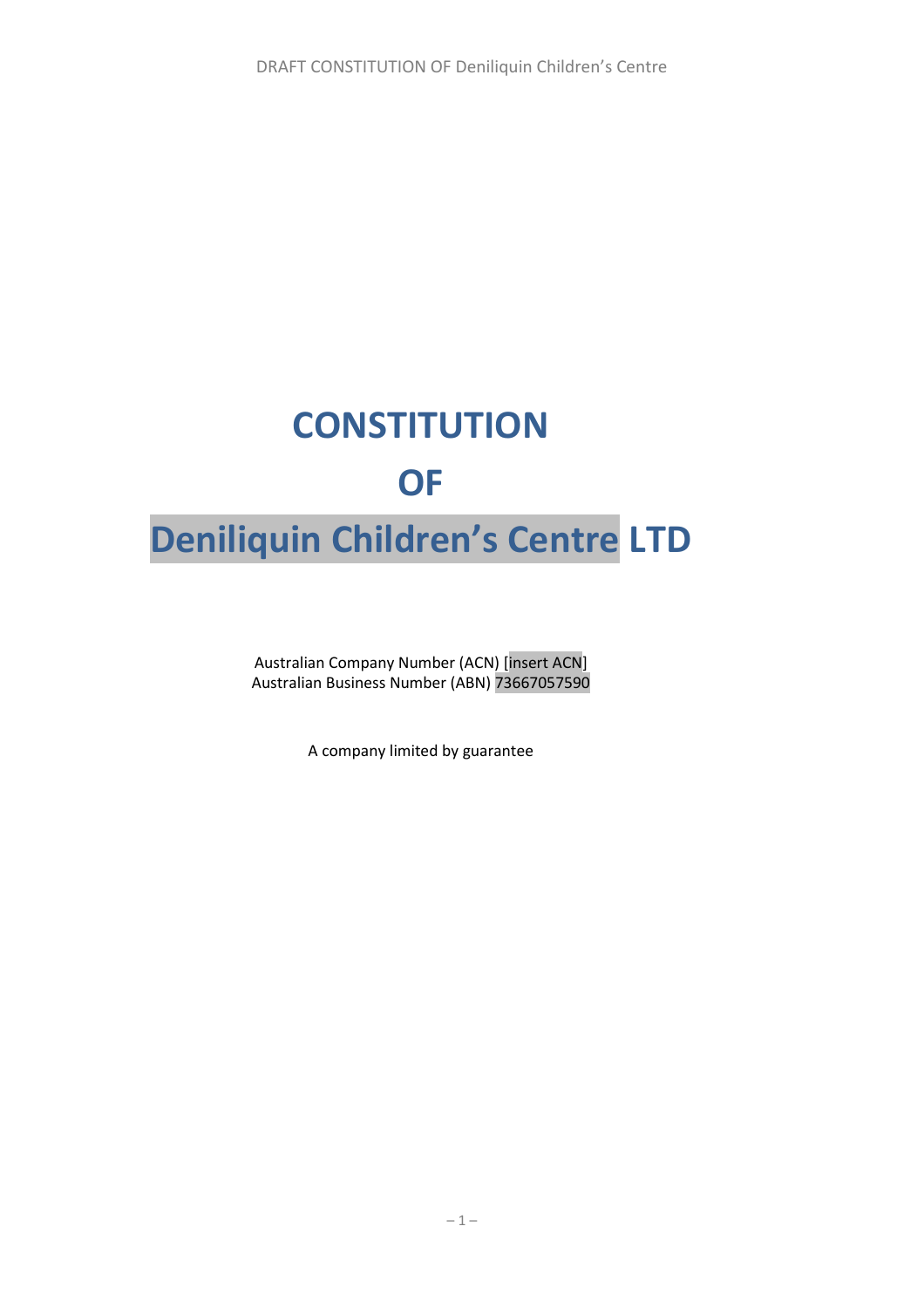# **Table of contents**

# Preliminary

- Name of the company
- Type of company
- Limited liability of members
- The guarantee
- Definitions

# Charitable purposes and powers

- <span id="page-5-3"></span>Object
- Powers
- Not-for-profit
- Amending the constitution

# Members

- Membership and register of members
- Who can be a member
- How to apply to become a member
- Directors decide whether to approve membership
- When a person becomes a member
- When a person stops being a member

# Dispute resolution and disciplinary procedures

- Dispute resolution
- <span id="page-5-0"></span>Disciplining members

# General meetings of members

- General meetings called by directors
- General meetings called by members
- Annual general meeting
- Notice of general meetings
- Quorum at general meetings
- Auditor's right to attend meetings
- Representatives of members
- Using technology to hold meetings
- Chairperson for general meetings
- Role of the chairperson
- Adjournment of meetings

# Members' resolutions and statements

- <span id="page-5-1"></span>Members' resolutions and statements
- <span id="page-5-5"></span> Company must give notice of proposed resolution or distribute statement
- Circular resolutions of members

### Voting at general meetings

- How many votes a member has
- Challenge to member's right to vote
- How voting is carried out
- When and how a vote in writing must be held
- Appointment of proxy
- Voting by proxy

### **Directors**

- Number of directors
- <span id="page-5-2"></span>Election and appointment of directors
- Election of chairperson
- Term of office
- When a director stops being a director

# Powers of directors

- Powers of directors
- <span id="page-5-4"></span>Delegation of directors' powers
- Payments to directors
- Execution of Documents

# Duties of directors

- Duties of directors
- Conflicts of interest

# Directors' meetings

- When the directors meet
- Calling directors' meetings
- Chairperson for directors meetings
- Quorum at directors' meetings
- Using technology to hold directors' meetings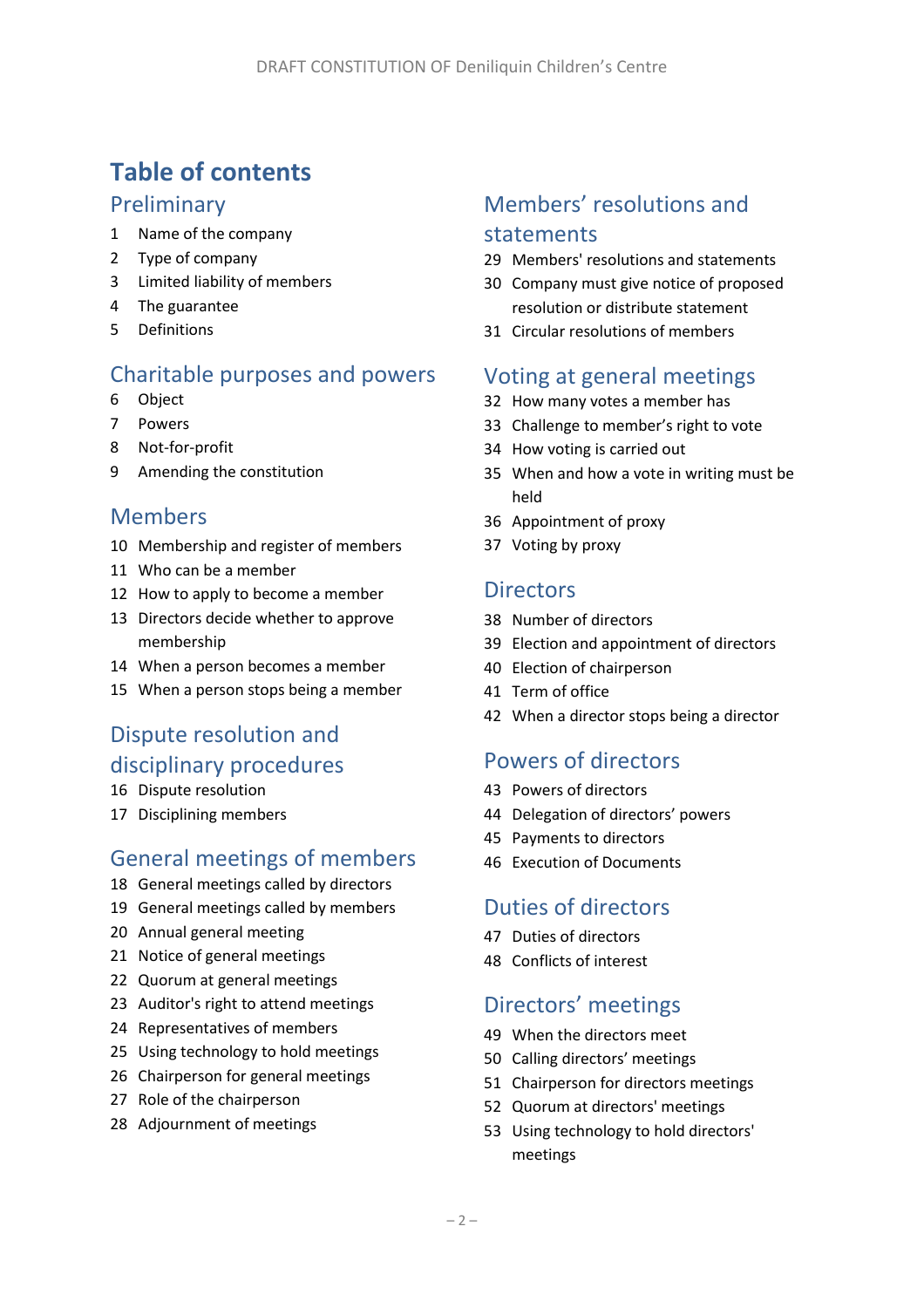- Passing directors' resolutions
- Circular resolutions of directors

### **Secretary**

Appointment and role of secretary

# Minutes and records

- Minutes and records
- Financial and related records

### By-laws

By-laws

### **Notice**

- What is notice
- Notice to the company
- Notice to members
- When notice is taken to be given

# Financial year

Company's financial year

# Indemnity, insurance and access

- Indemnity
- Insurance
- Directors' access to documents

# Winding up

- Surplus assets not to be distributed to members
- Distribution of surplus assets

# Definitions and interpretation

- Definitions
- Reading this constitution with the Corporations Act
- Interpretation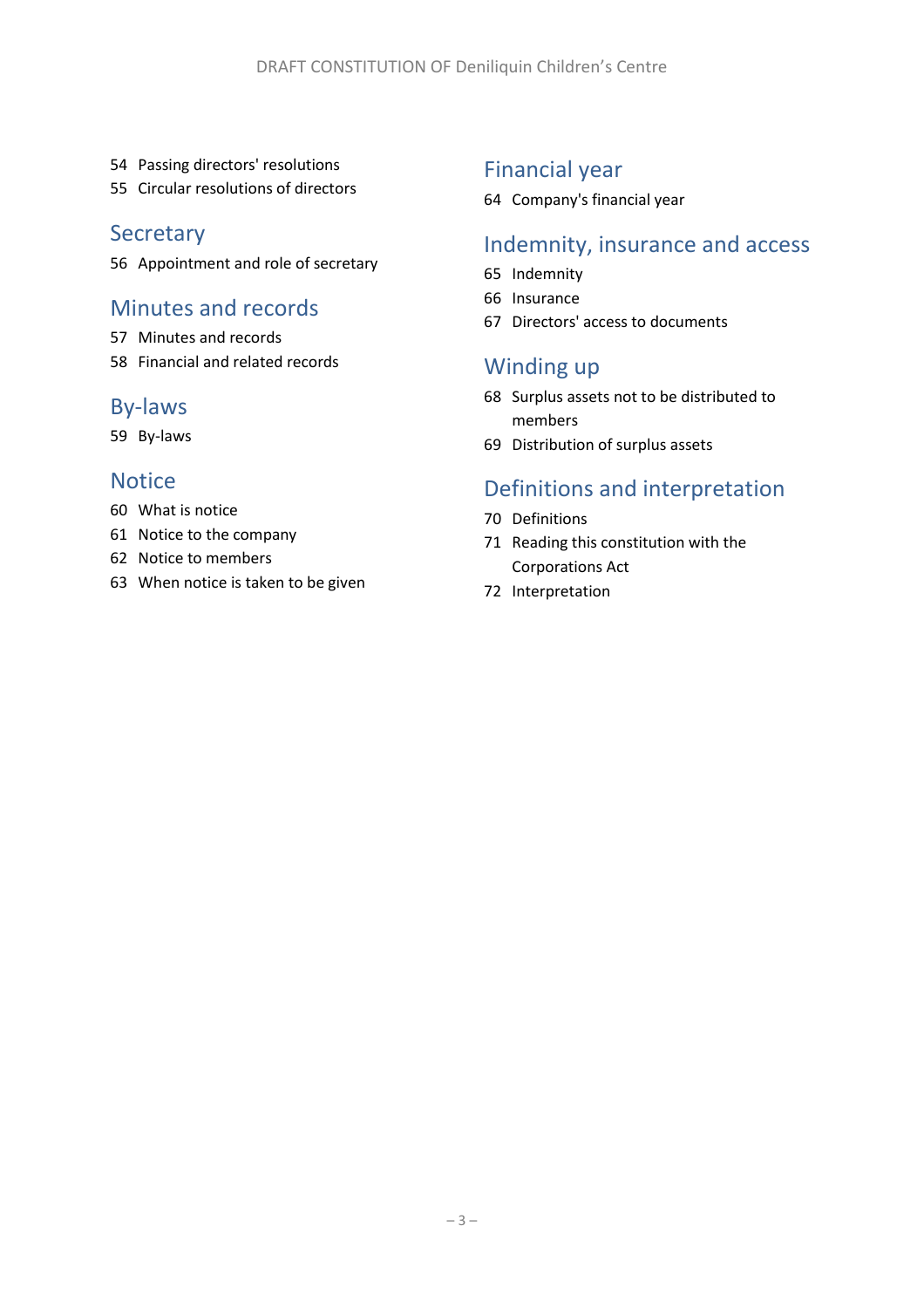# **Preliminary**

### <span id="page-7-3"></span>**1. Name of the company**

The name of the **company** is Deniliquin Children's Centre Ltd (the **company**).

### **2. Type of company**

The **company** is a not-for-profit public **company** limited by guarantee which is established to be, and to continue as, a charity.

### **3. Limited liability of members**

The liability of members is limited to the amount of the guarantee in clause [4.](#page-7-0)

### <span id="page-7-0"></span>**4. The guarantee**

Each member must contribute an amount not more than \$1 (the guarantee) to the property of the **company** if the **company** is wound up while the member is a member, or within 12 months after they stop being a member, and this contribution is required to pay for the:

- (a) debts and liabilities of the **company** incurred before the member stopped being a member, or
- (b) costs of winding up.

### **5. Definitions**

In this constitution, words and phrases have the meaning set out in clause[s 71](#page-26-0) an[d 73.](#page-27-0)

# **Charitable purposes and powers**

### **6. Object**

**The company** is established to be a charity whose purpose is to:

- (a) advance education by operating early childhood education services, including preschool to rural and regional communities;
- (b) advance social and public welfare by:
	- i. offering childcare services and ancillary services to support rural and regional communities; and
	- ii. supporting vulnerable children in the community;
- (c) establish and maintain gift fund(s) for the acquisition, construction or maintenance of a school building(s); and
- (d) do all things incidental or convenient in achievement of the above purposes.

### **7.**

Subject to clause [8,](#page-7-1) the **company** has the following powers, which may only be used to carry out its purpose(s) set out in clause 6:

- (a) the powers of an individual, and
- (b) all the powers of a **company** limited by guarantee under the **Corporations Act**.

### <span id="page-7-1"></span>**8. Not-for-profit**

<span id="page-7-2"></span>8.1 The **company** must not distribute any income or assets directly or indirectly to its members, except as provided in clauses [8.2](#page-8-0) and [69.](#page-26-1)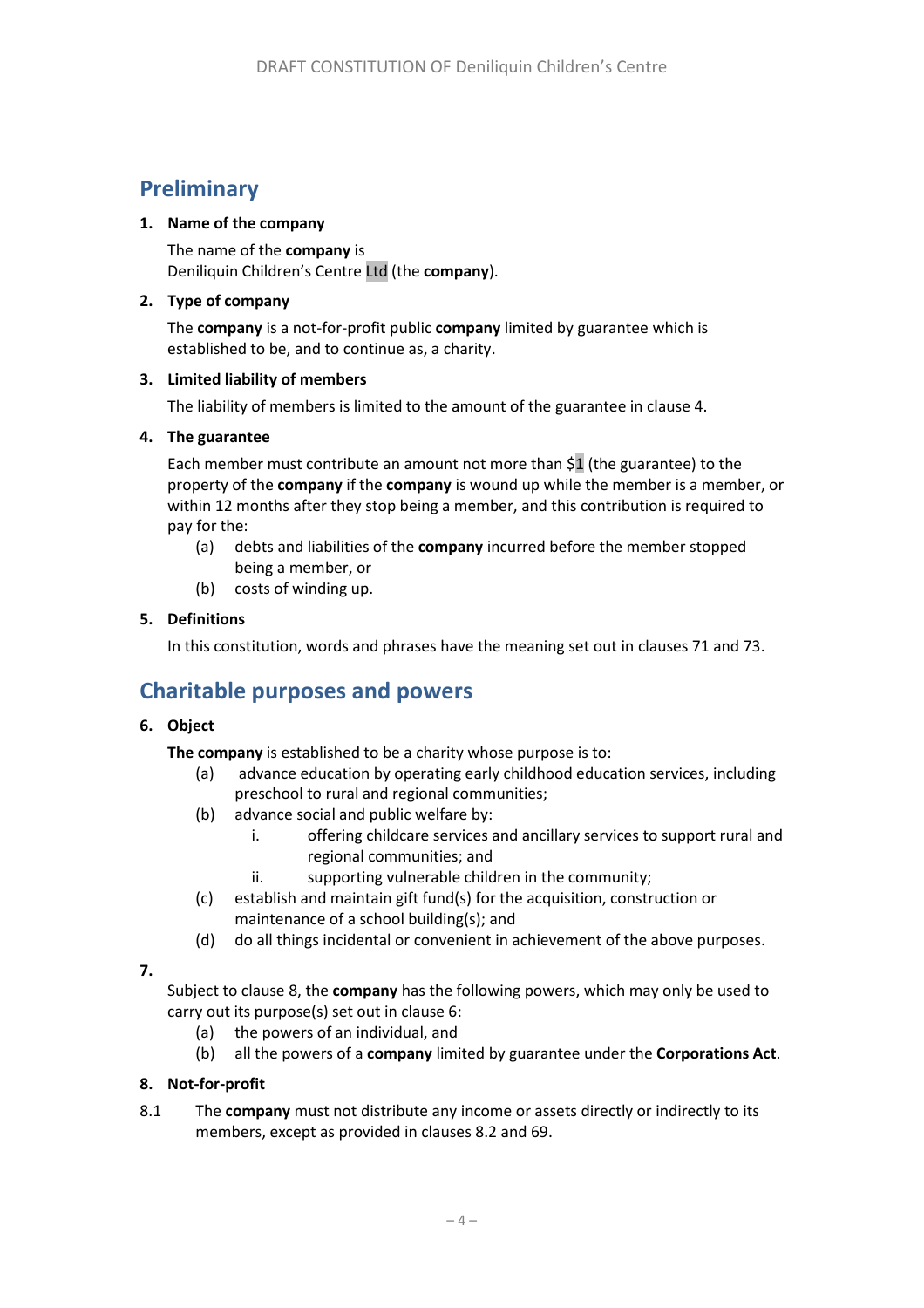- <span id="page-8-0"></span>8.2 Claus[e 8.1](#page-7-2) does not stop the **company** from doing the following things, provided they are done in good faith:
	- (a) paying a member for goods or services they have provided or expenses they have properly incurred at fair and reasonable rates or rates more favourable to the **company**, or
	- (b) making a payment to a member in carrying out the **company**'s charitable purpose(s).

### **9. Amending the constitution**

- 9.1 Subject to clause [9.2,](#page-8-1) the members may amend this constitution by passing a **special resolution**.
- <span id="page-8-1"></span>9.2 The members must not pass a **special resolution** that amends this constitution if passing it causes the **company** to no longer be a charity.

# **Members**

### **10. Membership and register of members**

- 10.1 The members of the **company** are:
	- (a) **initial members**, and
	- (b) any person who is named in the Association's Register at the date of registration of the **company**, with their consent,
	- (c) any other person that the directors allow to be a member, in accordance with this constitution.
- 10.2 The **company** must establish and maintain a register of members. The register of members must be kept by the secretary and must contain:
	- (a) for each current member:
		- iii. name
		- iv. address
		- v. any alternative address nominated by the member for the service of notices, and
		- vi. date the member was entered on to the register.
	- (b) for each person who stopped being a member in the last 7 years:
		- i. name
		- ii. address
		- iii. any alternative address nominated by the member for the service of notices, and
		- iv. dates the membership started and ended.
- 10.3 The **company** must give current members access to the register of members.
- 10.4 Information that is accessed from the register of members must only be used in a manner relevant to the interests or rights of members.

### **11. Who can be a member**

- 11.1 A person who supports the purposes of the **company** is eligible to apply to be a member of the **company** under claus[e 12.](#page-9-0)
- 11.2 For the purposes of clarity, an employee of the company may be a member.
- 11.3 At all times the membership must comprise at least 80% parents or guardians of children currently enrolled or attending the Children's Centre.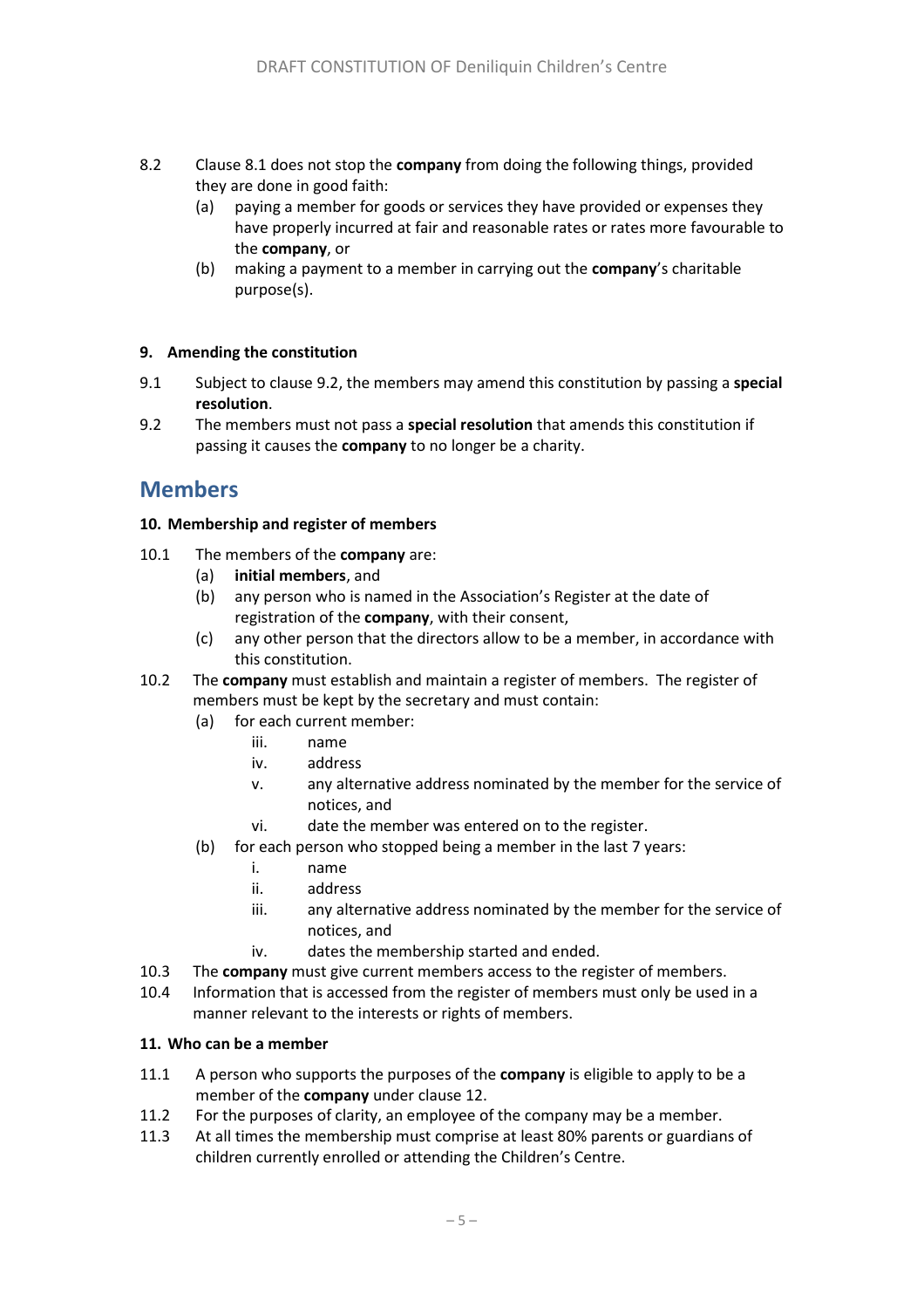11.4 In this clause, 'person' means an individual or incorporated body.

### <span id="page-9-0"></span>**12. How to apply to become a member**

A person (as defined in clause 11.2) may apply to become a member of the **company** by writing to the secretary stating that they:

- (a) want to become a member
- (b) support the purpose(s) of the **company**, and
- (c) agree to comply with the **company**'s constitution, including paying the guarantee under clause 4 if required;
- (d) agree to pay the annual membership fee

### **13. Directors decide whether to approve membership**

- 13.1 The directors must consider an application for membership within a reasonable time after the secretary receives the application.
- 13.2 If the directors approve an application, the secretary must as soon as possible:
	- (a) enter the new member on the register of members, and
	- (b) write to the applicant to tell them that their application was approved, the date that their membership started and request payment of the applicant's first membership fee (if any) (see claus[e 14\)](#page-9-1).
- 13.3 If the directors reject an application, the secretary must write to the applicant as soon as possible to tell them that their application has been rejected, but does not have to give reasons.
- 13.4 For the avoidance of doubt, the directors may approve an application even if the application does not state the matters listed in clauses 12(a), 12(b) or 12(c). In that case, by applying to be a member, the applicant agrees to those three matters.

#### <span id="page-9-1"></span>**14. When a person becomes a member**

- 14.1 An applicant will become a member:
	- (a) if the applicant received a request for payment of a membership fee, when the membership fee is paid; or
	- (b) if the applicant is not required to pay a membership fee, when the applicant's name is entered on the register of members.
- 14.2 If the first membership fee of an applicant is not paid within 30 days after the date the applicant is notified of acceptance of their application for membership, the directors may cancel their acceptance.

#### **15. When a person stops being a member**

A person immediately stops being a member if they:

- (a) die
- (b) are wound up or otherwise dissolved or deregistered (for an incorporated member)
- (c) resign, by writing to the secretary
- (d) are expelled under clause [17,](#page-5-0) or
- (e) their membership fee remains unpaid in accordance with clause 15A.2,
- (f) have not responded within three months to a written request from the secretary that they confirm in writing that they want to remain a member.

#### **15A. Determination of Membership Fee**

15A.1 The Directors may determine the membership fee payable for membership and will review the membership fees before the end of the **company's** financial year.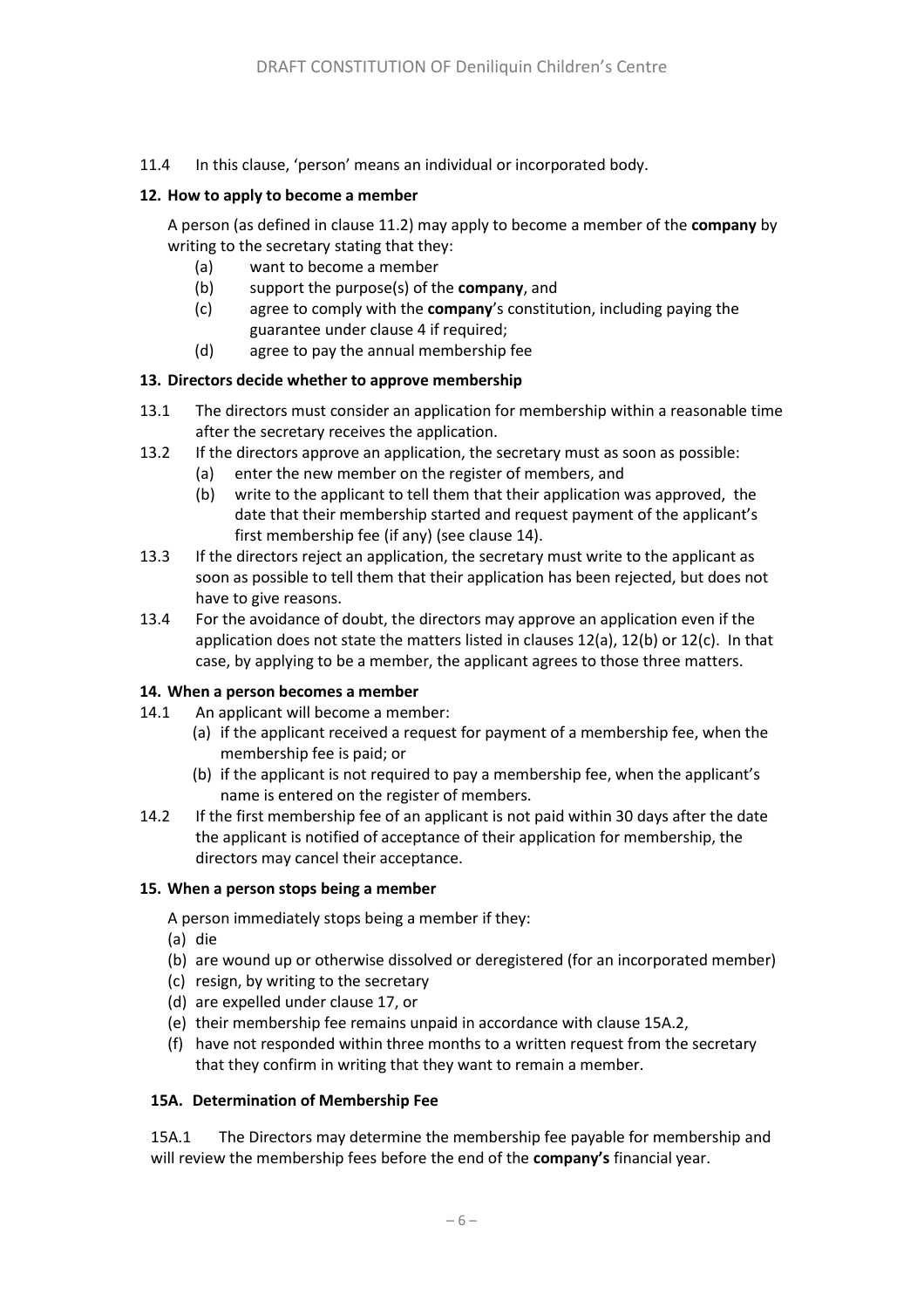15A.2A member must pay the membership fee each year on or before the date prescribed by the directors. If a member does not pay the Membership Fee within 30 days after it becomes due the directors:

- (a) will give the member notice of that fact; and
- (b) if the membership fee remains unpaid 21 days from the date of that notice, may declare that member's membership forfeited.

15A.3 In the event the member ceases to be a member the company will not refund to the member any membership fee.

# **Dispute resolution and disciplinary procedures**

### **16. Dispute resolution**

- 16.1 The dispute resolution procedure in this clause applies to disputes (disagreements) under this constitution between a member or director and:
	- (a) one or more members
	- (b) one or more directors, or
	- (c) the **company**.
- 16.2 A member must not start a dispute resolution procedure in relation to a matter which is the subject of a disciplinary procedure under clause 17 until the disciplinary procedure is completed.
- <span id="page-10-0"></span>16.3 Those involved in the dispute must try to resolve it between themselves within 14 days of knowing about it.
- 16.4 If those involved in the dispute do not resolve it under claus[e 16.3,](#page-10-0) they must within 10 days:
	- (a) tell the directors about the dispute in writing
	- (b) agree or request that a mediator be appointed, and
	- (c) attempt in good faith to settle the dispute by mediation.
- <span id="page-10-2"></span><span id="page-10-1"></span>16.5 The mediator must:
	- (a) be chosen by agreement of those involved, or
	- (b) where those involved do not agree:
		- i. for disputes between members, a person chosen by the directors, or
		- ii. for other disputes, a person chosen by either the Commissioner of the Australian Charities and Not-for-profits Commission or the president of The Law Society of New South Wales.
- 16.6 A mediator chosen by the directors under claus[e 16.5\(b\)](#page-10-1)[\(i\)](#page-10-2):
	- (a) may be a member or former member of the **company**
	- (b) must not have a personal interest in the dispute, and
	- (c) must not be biased towards or against anyone involved in the dispute.
- 16.7 When conducting the mediation, the mediator must:
	- (a) allow those involved a reasonable chance to be heard
	- (b) allow those involved a reasonable chance to review any written statements
	- (c) ensure that those involved are given natural justice, and
	- (d) not make a decision on the dispute.

### **17. Disciplining members**

- <span id="page-10-3"></span>17.1 In accordance with this clause, the directors may resolve to warn, suspend or expel a member from the **company** if the directors consider that:
	- (a) the member has breached this constitution, or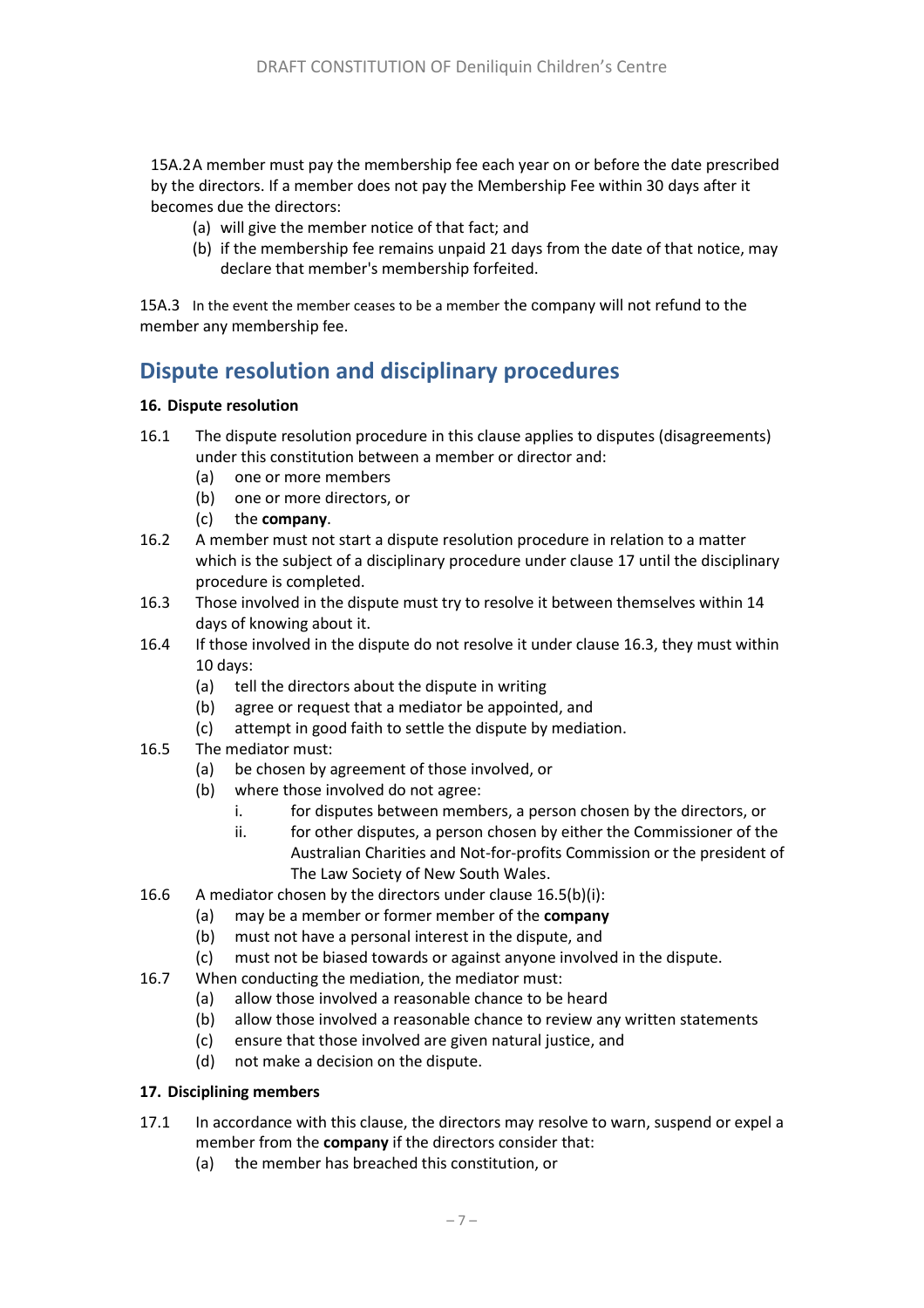- (b) the member's behaviour is causing, has caused, or is likely to cause harm to the **company**.
- 17.2 At least 14 days before the directors' meeting at which a resolution under clause [17.1](#page-10-3) will be considered, the secretary must notify the member in writing:
	- (a) that the directors are considering a resolution to warn, suspend or expel the member
	- (b) that this resolution will be considered at a directors' meeting and the date of that meeting
	- (c) what the member is said to have done or not done
	- (d) the nature of the resolution that has been proposed, and
	- (e) that the member may provide an explanation to the directors, and details of how to do so.
- <span id="page-11-0"></span>17.3 Before the directors pass any resolution under clause [17.1,](#page-10-3) the member must be given a chance to explain or defend themselves by:
	- (a) sending the directors a written explanation before that directors' meeting, and/or
	- (b) speaking at the meeting.
- <span id="page-11-1"></span>17.4 After considering any explanation under claus[e 17.3,](#page-11-0) the directors may:
	- (a) take no further action
	- (b) warn the member
	- (c) suspend the member's rights as a member for a period of no more than 12 months
	- (d) expel the member
	- (e) refer the decision to an unbiased, independent person on conditions that the directors consider appropriate (however, the person can only make a decision that the directors could have made under this clause), or
	- (f) require the matter to be determined at a **general meeting**.
- 17.5 The directors cannot fine a member.
- 17.6 The secretary must give written notice to the member of the decision under clause [17.4](#page-11-1) as soon as possible.
- 17.7 Disciplinary procedures must be completed as soon as reasonably practical.
- 17.8 There will be no liability for any loss or injury suffered by the member as a result of any decision made in good faith under this clause.

# **General meetings of members**

### **18. General meetings called by directors**

- 18.1 The directors may call a **general meeting**.
- <span id="page-11-2"></span>18.2 If members with at least 5% of the votes that may be cast at a **general meeting**  make a written request to the **company** for a **general meeting** to be held, the directors must:
	- (a) within 21 days of the members' request, give all members notice of a **general meeting**, and
	- (b) hold the **general meeting** within 2 months of the members' request.
- 18.3 The percentage of votes that members have (in clause [18.2\)](#page-11-2) is to be worked out as at midnight before the members request the meeting.
- 18.4 The members who make the request for a **general meeting** must: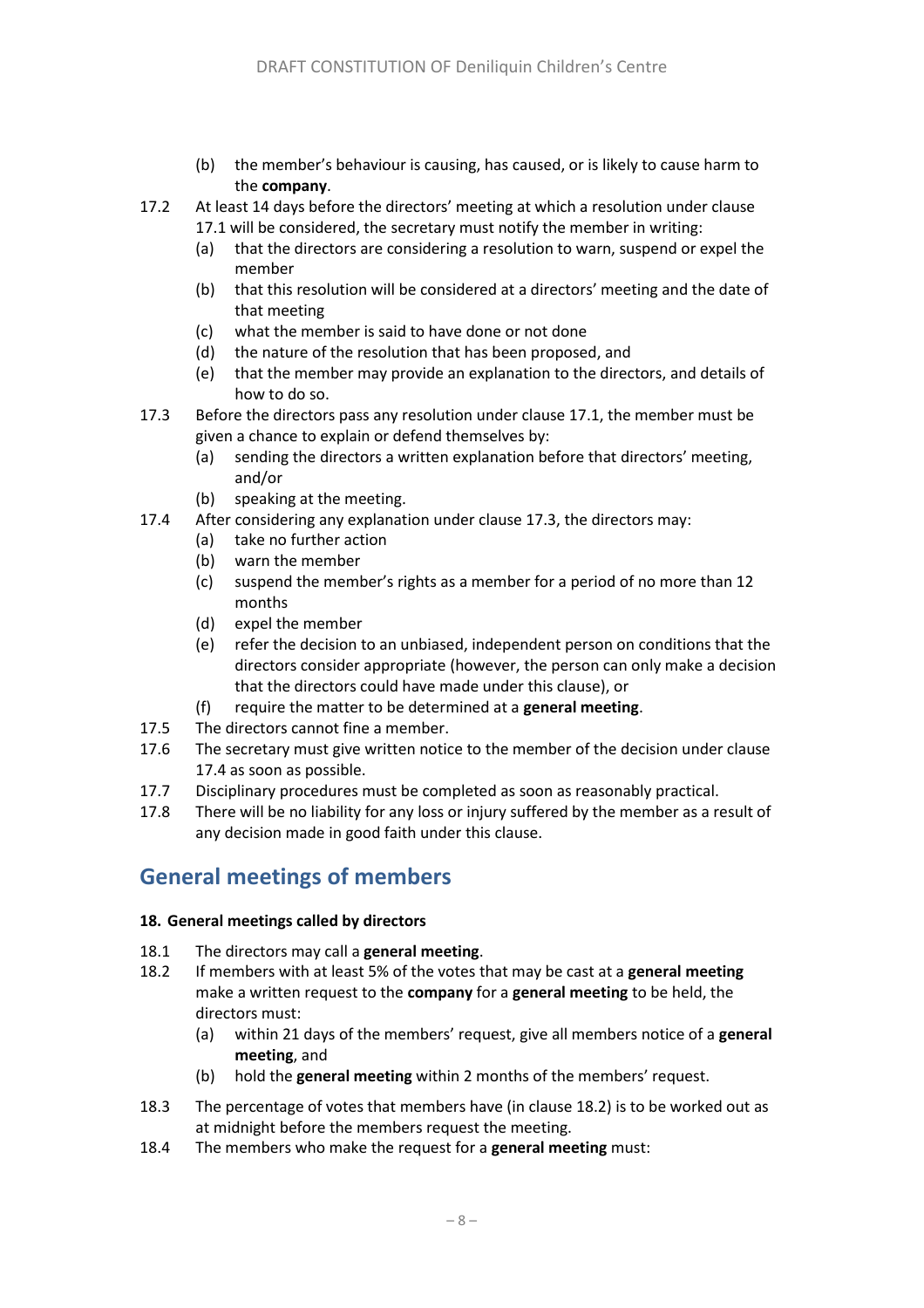- (a) state in the request any resolution to be proposed at the meeting
- (b) sign the request, and
- (c) give the request to the **company**.
- 18.5 Separate copies of a document setting out the request may be signed by members if the wording of the request is the same in each copy.

### **19. General meetings called by members**

- <span id="page-12-0"></span>19.1 If the directors do not call the meeting within 21 days of being requested under claus[e 18.2,](#page-11-2) 50% or more of the members who made the request may call and arrange to hold a **general meeting**.
- 19.2 To call and hold a meeting under clause [19.1](#page-12-0) the members must:
	- (a) as far as possible, follow the procedures for **general meeting**s set out in this constitution
	- (b) call the meeting using the list of members on the **company**'s member register, which the **company** must provide to the members making the request at no cost, and
	- (c) hold the **general meeting** within three months after the request was given to the **company**.
- 19.3 The **company** must pay the members who request the **general meeting** any reasonable expenses they incur because the directors did not call and hold the meeting.

### **20. Annual general meeting**

- <span id="page-12-1"></span>20.1 A **general meeting**, called the annual **general meeting**, must be held:
	- (a) in the calendar year of the registration of the **company**, and
	- (b) after the first annual **general meeting**, at least once in every calendar year.
- 20.2 Even if these items are not set out in the notice of meeting, the business of an annual **general meeting** may include:
	- (a) a review of the **company**'s activities
	- (b) a review of the **company**'s finances
	- (c) any auditor's report
	- (d) the election of directors, and
	- (e) the appointment and payment of auditors, if any.
- 20.3 Before or at the annual **general meeting**, the directors must give information to the members on the **company**'s activities and finances during the period since the last annual **general meeting**.
- 20.4 The chairperson of the annual **general meeting** must give members as a whole a reasonable opportunity at the meeting to ask questions or make comments about the management of the **company**.

### **21. Notice of general meetings**

- 21.1 Notice of a **general meeting** must be given to:
	- (a) each member entitled to vote at the meeting
	- (b) each director, and
	- (c) the auditor (if any).
- 21.2 Notice of a **general meeting** must be provided in writing at least 21 days before the meeting.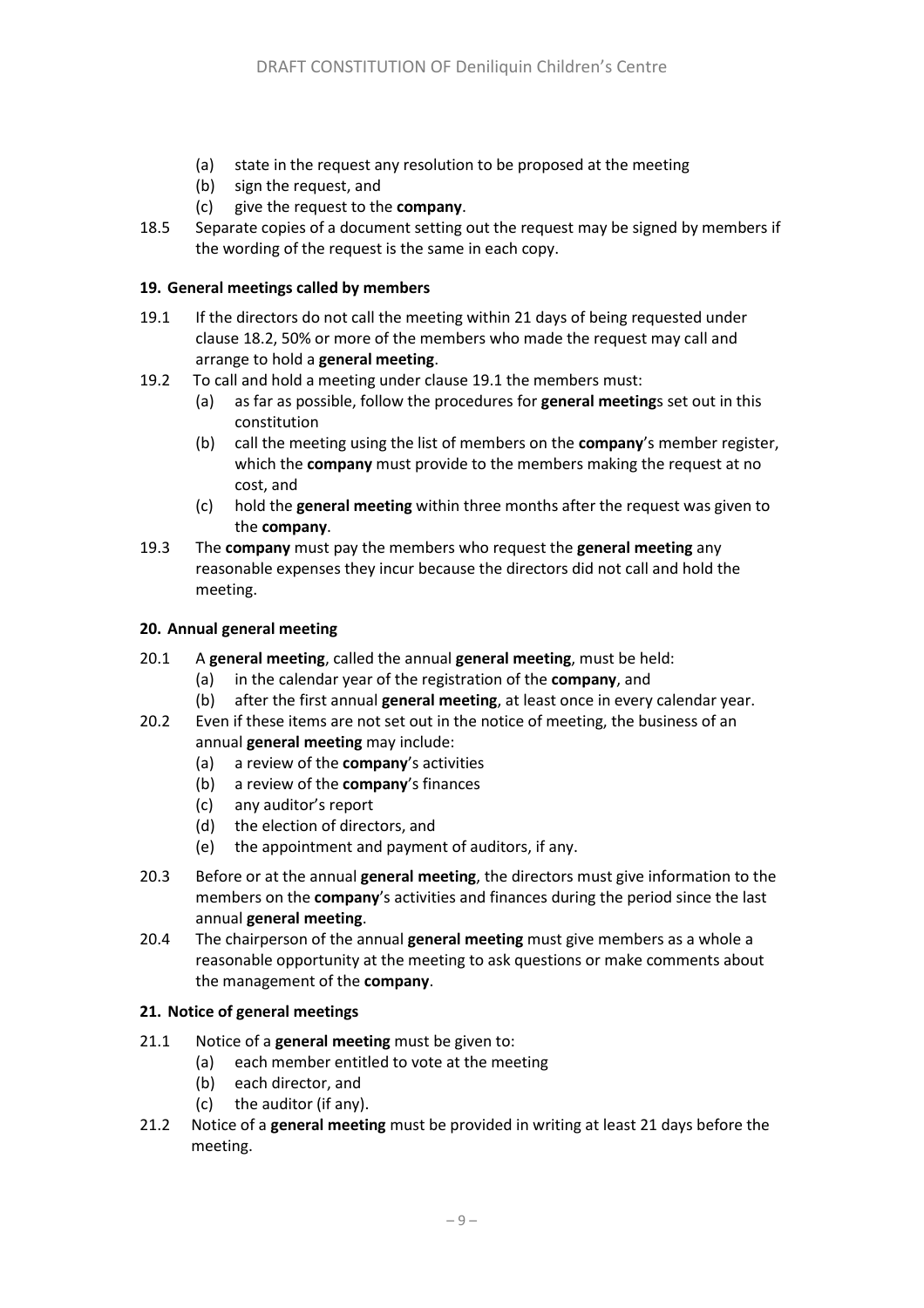- 21.3 Subject to clause [21.4,](#page-13-0) notice of a meeting may be provided less than 21 days before the meeting if:
	- (a) for an annual **general meeting**, all the members entitled to attend and vote at the annual **general meeting** agree beforehand, or
	- (b) for any other **general meeting**, members with at least 95% of the votes that may be cast at the meeting agree beforehand.
- <span id="page-13-0"></span>21.4 Notice of a meeting cannot be provided less than 21 days before the meeting if a resolution will be moved to:
	- (a) remove a director
	- (b) appoint a director in order to replace a director who was removed, or
	- (c) remove an auditor.
- <span id="page-13-2"></span><span id="page-13-1"></span>21.5 Notice of a **general meeting** must include:
	- (a) the place, date and time for the meeting (and if the meeting is to be held in two or more places, the technology that will be used to facilitate this)
	- (b) the general nature of the meeting's business
	- (c) if applicable, that a **special resolution** is to be proposed and the words of the proposed resolution
	- (d) a statement that members have the right to appoint proxies and that, if a member appoints a proxy:
		- i. the proxy does not need to be a member of the **company**
		- ii. the proxy form must be delivered to the **company** at its registered address or the address (including an electronic address) specified in the notice of the meeting, and
		- iii. the proxy form must be delivered to the **company** at least 48 hours before the meeting.
- 21.6 If a **general meeting** is adjourned (put off) for one month or more, the members must be given new notice of the resumed meeting.
- 21.7 The accidental omission to give notice to, or the non-receipt of notice by, any of those entitled to it does not invalidate any resolution passed at a general meeting.

### **22. Quorum at general meetings**

- 22.1 For a **general meeting** to be held, at least 10 members (a quorum) must be present (in person, by proxy or by representative) for the whole meeting. When determining whether a quorum is present, a person may only be counted once (even if that person is a representative or proxy of more than one member).
- 22.2 No business may be conducted at a **general meeting** if a quorum is not present.
- 22.3 If there is no quorum present within 30 minutes after the starting time stated in the notice of **general meeting**, the **general meeting** is adjourned to the date, time and place that the chairperson specifies. If the chairperson does not specify one or more of those things, the meeting is adjourned to:
	- (a) if the date is not specified  $-$  the same day in the next week
	- (b) if the time is not specified the same time, and
	- $(c)$  if the place is not specified the same place.
- 22.4 If no quorum is present at the resumed meeting within 30 minutes after the starting time set for that meeting, the meeting is cancelled.

### **23. Auditor's right to attend meetings**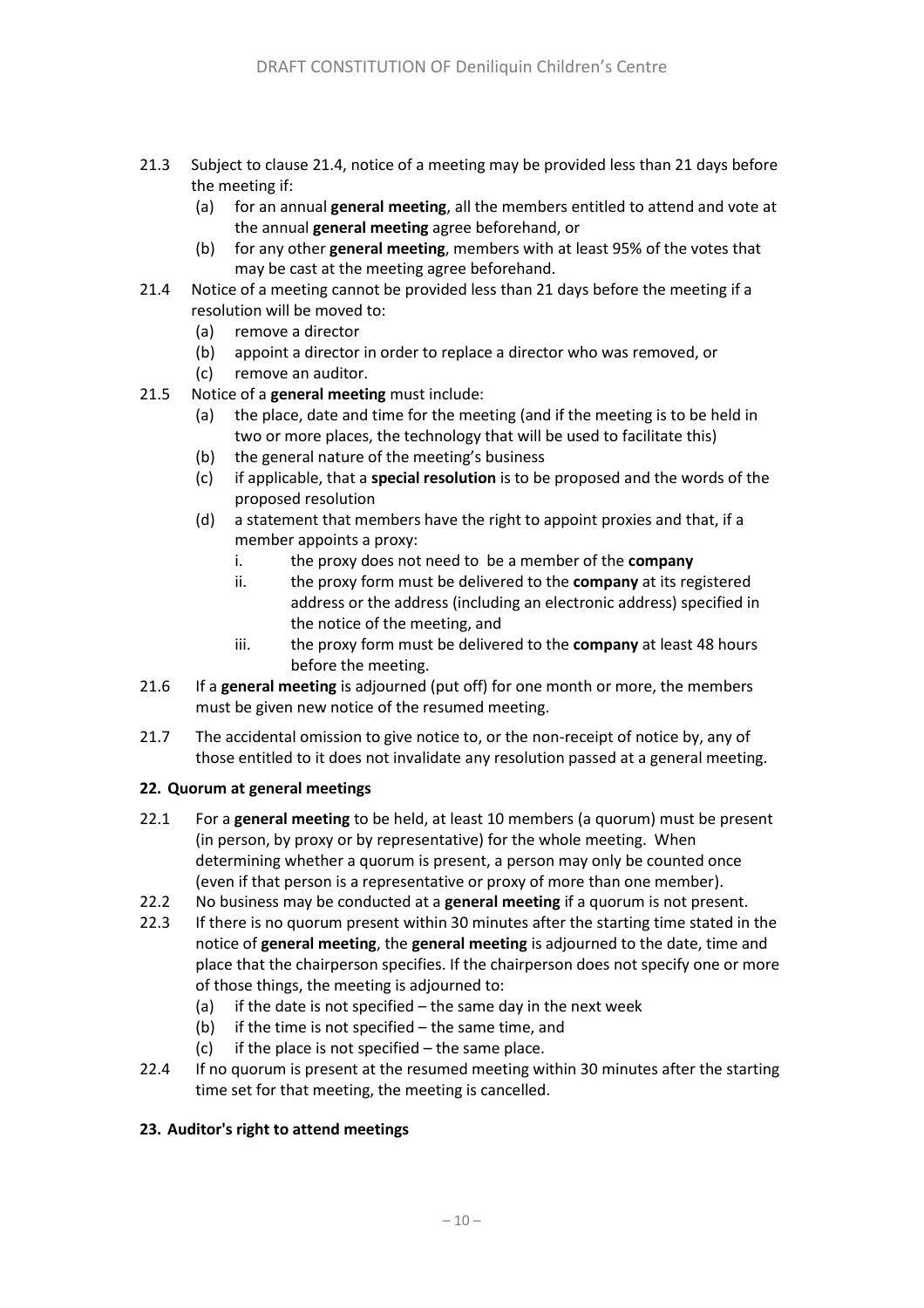- 23.1 The auditor (if any) is entitled to attend any **general meeting** and to be heard by the members on any part of the business of the meeting that concerns the auditor in the capacity of auditor.
- 23.2 The **company** must give the auditor (if any) any communications relating to the **general meeting** that a member of the **company** is entitled to receive.

### **24. Representatives of members**

- 24.1 An incorporated member may appoint as a representative:
	- (a) one individual to represent the member at meetings and to sign circular resolutions under clause 31, and
	- (b) the same individual or another individual for the purpose of being appointed or elected as a director.
- 24.2 The appointment of a representative by a member must:
	- (a) be in writing
	- (b) include the name of the representative
	- (c) be signed on behalf of the member, and
	- (d) be given to the **company** or, for representation at a meeting, be given to the chairperson before the meeting starts.
- 24.3 A representative has all the rights of a member relevant to the purposes of the appointment as a representative.
- 24.4 The appointment may be standing (ongoing).

### **25. Using technology to hold meetings**

- 25.1 The **company** may hold a **general meeting** at two or more venues using any technology that gives the members as a whole a reasonable opportunity to participate, including to hear and be heard.
- 25.2 Anyone using this technology is taken to be present in person at the meeting.

### **26. Chairperson for general meetings**

- 26.1 The **elected chairperson** is entitled to chair **general meetings**.
- <span id="page-14-0"></span>26.2 The members present and entitled to vote at a **general meeting** may choose a director or member to be the chairperson for that meeting if:
	- (a) there is no **elected chairperson**, or
	- (b) the **elected chairperson** is not present within 30 minutes after the starting time set for the meeting, or
	- (c) the **elected chairperson** is present but says they do not wish to act as chairperson of the meeting.

#### **27. Role of the chairperson**

- 27.1 The chairperson is responsible for the conduct of the **general meeting**, and for this purpose must give members a reasonable opportunity to make comments and ask questions (including to the auditor (if any)).
- 27.2 The chairperson does not have a casting vote.

#### **28. Adjournment of meetings**

- 28.1 If a quorum is present, a **general meeting** must be adjourned if a majority of **members present** direct the chairperson to adjourn it.
- 28.2 Only unfinished business may be dealt with at a meeting resumed after an adjournment.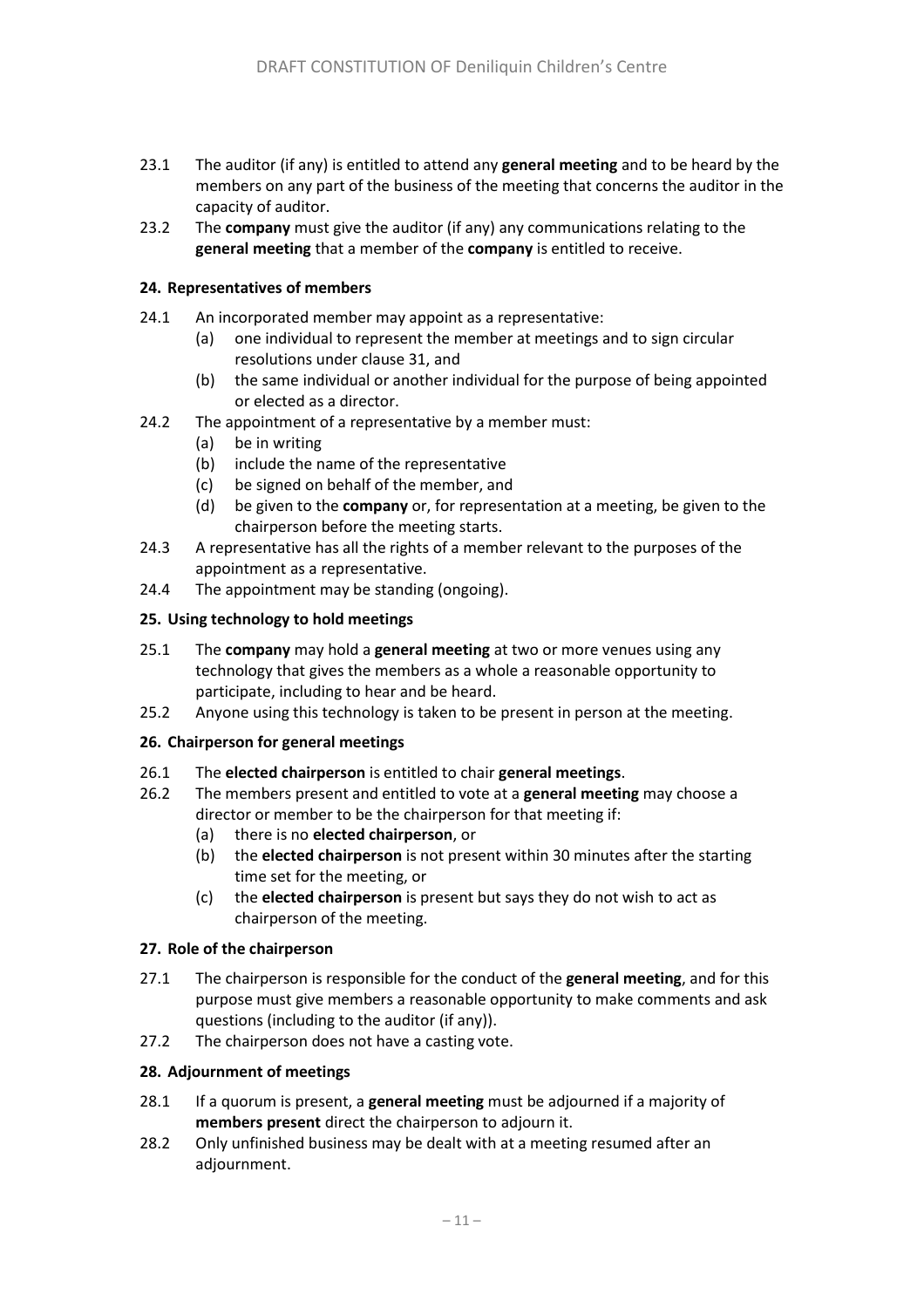# **Members' resolutions and statements**

### **29. Members' resolutions and statements**

- <span id="page-15-1"></span><span id="page-15-0"></span>29.1 Members with at least 5% of the votes that may be cast on a resolution may give:
	- (a) written notice to the **company** of a resolution they propose to move at a **general meeting** (members' resolution), and/or
	- (b) a written request to the **company** that the **company** give all of its members a statement about a proposed resolution or any other matter that may properly be considered at a **general meeting** (members' statement).
- 29.2 A notice of a members' resolution must set out the wording of the proposed resolution and be signed by the members proposing the resolution.
- 29.3 A request to distribute a members' statement must set out the statement to be distributed and be signed by the members making the request.
- 29.4 Separate copies of a document setting out the notice or request may be signed by members if the wording is the same in each copy.
- 29.5 The percentage of votes that members have (as described in clause [29.1\)](#page-15-0) is to be worked out as at midnight before the request or notice is given to the **company**.
- 29.6 If the **company** has been given notice of a members' resolution under claus[e 29.1\(a\),](#page-15-1) the resolution must be considered at the next **general meeting** held more than two months after the notice is given.
- 29.7 This clause does not limit any other right that a member has to propose a resolution at a **general meeting**.

### **30. Company must give notice of proposed resolution or distribute statement**

- <span id="page-15-2"></span>30.1 If the **company** has been given a notice or request under clause [29:](#page-5-1)
	- (a) in time to send the notice of proposed members' resolution or a copy of the members' statement to members with a notice of meeting, it must do so at the **company**'s cost, or
	- (b) too late to send the notice of proposed members' resolution or a copy of the members' statement to members with a notice of meeting, then the members who proposed the resolution or made the request must pay the expenses reasonably incurred by the **company** in giving members notice of the proposed members' resolution or a copy of the members' statement. However, at a **general meeting**, the members may pass a resolution that the **company** will pay these expenses.
- 30.2 The **company** does not need to send the notice of proposed members' resolution or a copy of the members' statement to members if:
	- (a) it is more than 1 000 words long
	- (b) the directors consider it may be defamatory
	- (c) clause [30.1\(b\)](#page-15-2) applies, and the members who proposed the resolution or made the request have not paid the **company** enough money to cover the cost of sending the notice of the proposed members' resolution or a copy of the members' statement to members, or
	- (d) in the case of a proposed members' resolution, the resolution does not relate to a matter that may be properly considered at a **general meeting** or is otherwise not a valid resolution able to be put to the members.

### **31. Circular resolutions of members**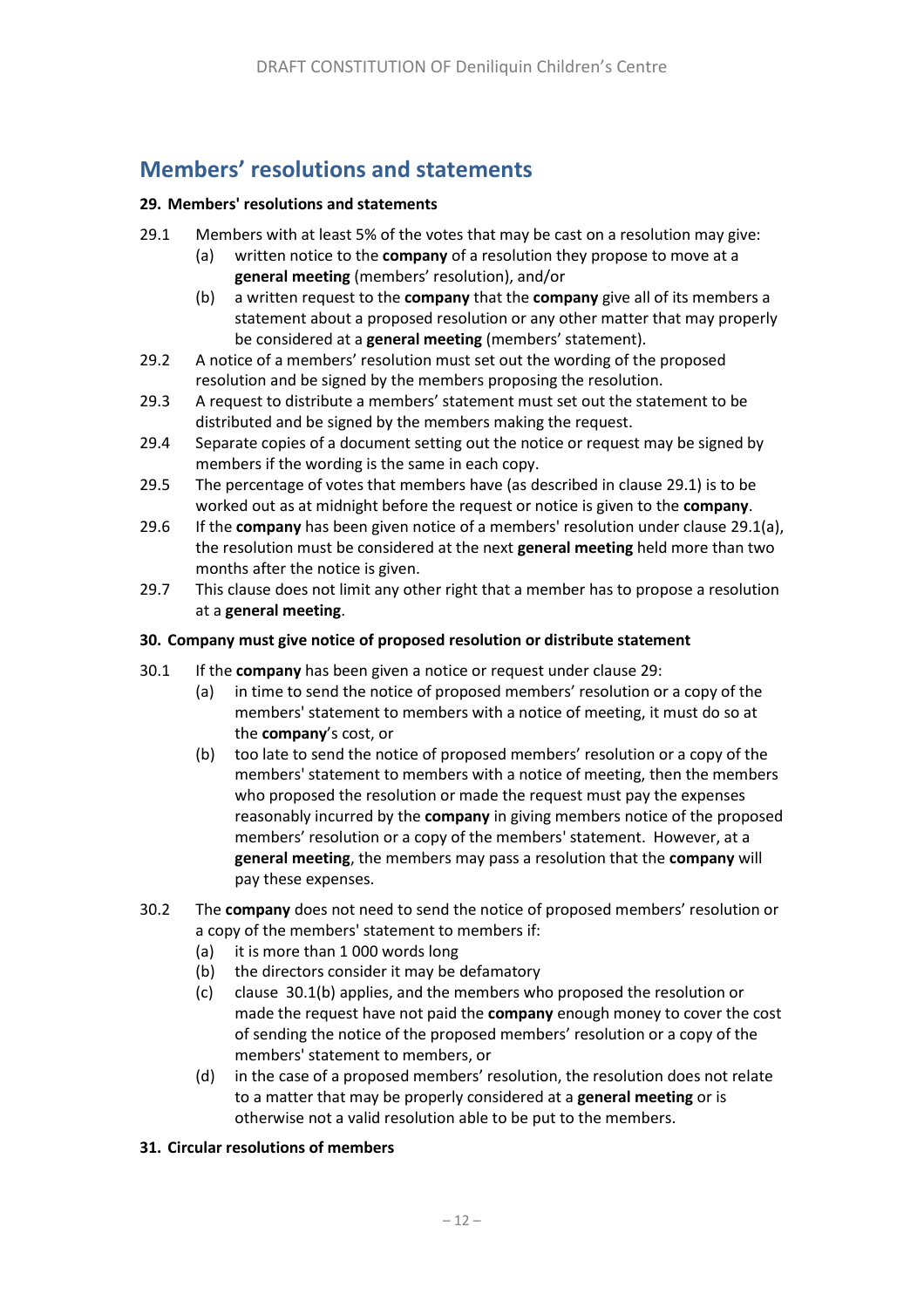- 31.1 Subject to clause [31.3,](#page-16-0) the directors may put a resolution to the members to pass a resolution without a **general meeting** being held (a circular resolution).
- 31.2 The directors must notify the auditor (if any) as soon as possible that a circular resolution has or will be put to members, and set out the wording of the resolution.
- <span id="page-16-0"></span>31.3 Circular resolutions cannot be used:
	- (a) for a resolution to remove an auditor, appoint a director or remove a director
	- (b) for passing a **special resolution**, or
	- (c) where the **Corporations Act** or this constitution requires a meeting to be held.
- 31.4 A circular resolution is passed if all the members entitled to vote on the resolution sign or agree to the circular resolution, in the manner set out in clause [31.5](#page-16-1) or clause 31.6.
- <span id="page-16-1"></span>31.5 Members may sign:
	- (a) a single document setting out the circular resolution and containing a statement that they agree to the resolution, or
	- (b) separate copies of that document, as long as the wording is the same in each copy.
- 31.6 The **company** may send a circular resolution by email to members and members may agree by sending a reply email to that effect, including the text of the resolution in their reply.

### **Voting at general meetings**

#### **32. How many votes a member has**

Each member has one vote.

#### **33. Challenge to member's right to vote**

- <span id="page-16-2"></span>33.1 A member or the chairperson may only challenge a person's right to vote at a **general meeting** at that meeting.
- 33.2 If a challenge is made under clause [33.1,](#page-16-2) the chairperson must decide whether or not the person may vote. The chairperson's decision is final.

#### **34. How voting is carried out**

- 34.1 Voting must be conducted and decided by:
	- (a) a show of hands
	- (b) a vote in writing, or
	- (c) another method chosen by the chairperson that is fair and reasonable in the circumstances.
- 34.2 Before a vote is taken, the chairperson must state whether any proxy votes have been received and, if so, how the proxy votes will be cast.
- 34.3 On a show of hands, the chairperson's decision is conclusive evidence of the result of the vote.
- 34.4 The chairperson and the meeting minutes do not need to state the number or proportion of the votes recorded in favour or against on a show of hands.

#### **35. When and how a vote in writing must be held**

<span id="page-16-3"></span>35.1 A vote in writing may be demanded on any resolution instead of or after a vote by a show of hands by: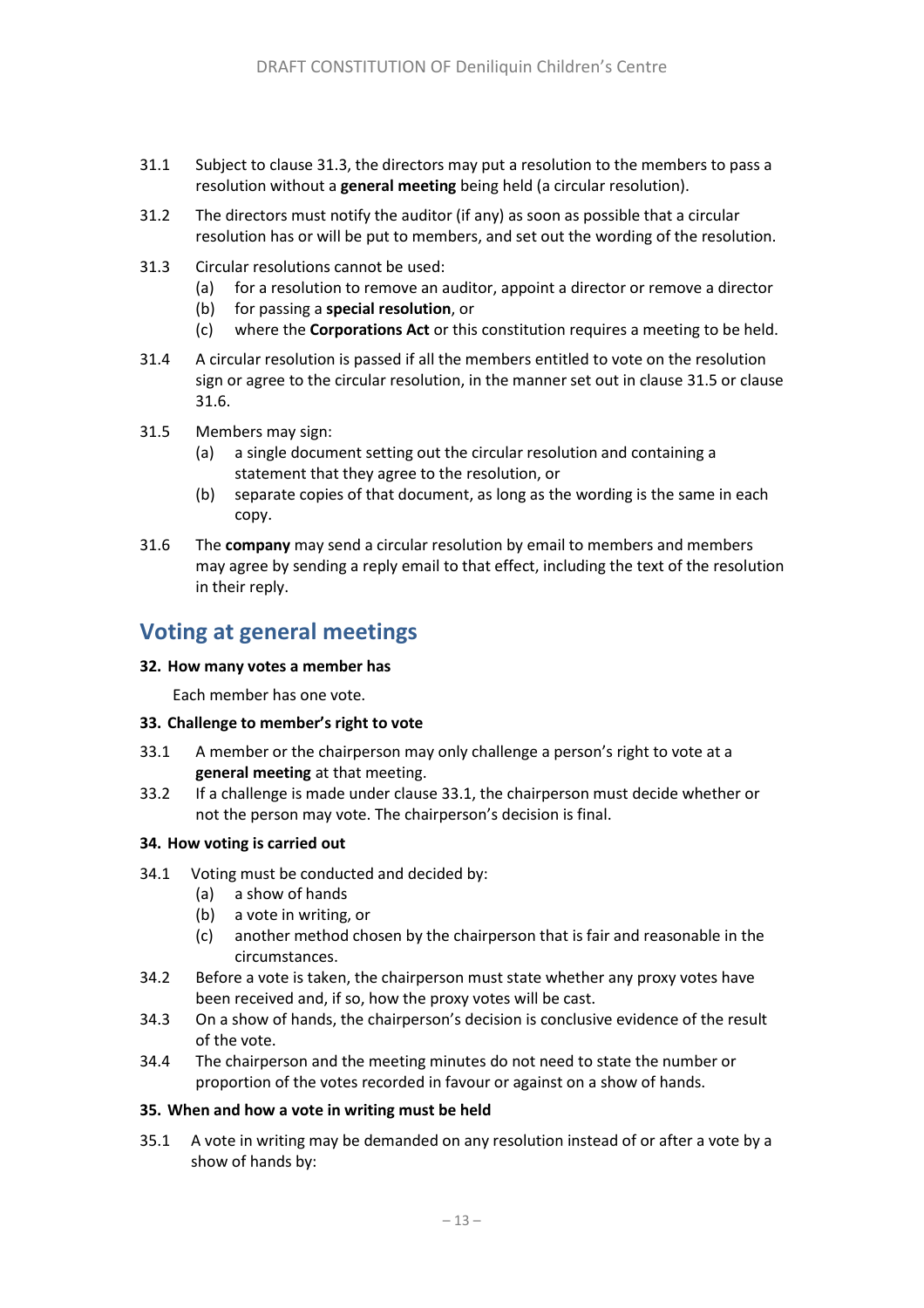- (a) at least five **members present**
- (b) **members present** with at least 5% of the votes that may be passed on the resolution on the vote in writing (worked out as at the midnight before the vote in writing is demanded), or
- (c) the chairperson.
- 35.2 A vote in writing must be taken when and how the chairperson directs, unless clause [35.3](#page-17-0) applies.
- <span id="page-17-0"></span>35.3 A vote in writing must be held immediately if it is demanded under claus[e 35.1:](#page-16-3)
	- (a) for the election of a chairperson under clause [26.2,](#page-14-0) or
	- (b) to decide whether to adjourn the meeting.
- 35.4 A demand for a vote in writing may be withdrawn.

### **36. Appointment of proxy**

- 36.1 A member may appoint a proxy to attend and vote at a **general meeting** on their behalf.
- 36.2 A proxy does not need to be a member, however a person may only hold two proxies
- 36.3 A proxy appointed to attend and vote for a member has the same rights as the member to:
	- (a) speak at the meeting
	- (b) vote in a vote in writing (but only to the extent allowed by the appointment), and
	- (c) join in to demand a vote in writing under clause [35.1.](#page-16-3)
- 36.4 An appointment of proxy (proxy form) must be signed by the member appointing the proxy and must contain:
	- (a) the member's name and address
	- (b) the **company**'s name
	- (c) the proxy's name or the name of the office held by the proxy, and
	- (d) the meeting(s) at which the appointment may be used.
- 36.5 A proxy appointment may be standing (ongoing).
- <span id="page-17-1"></span>36.6 Proxy forms must be received by the **company** at the address stated in the notice under claus[e 21.5\(d\)](#page-13-1) or at the **company**'s registered address at least 48 hours before a meeting.
- 36.7 A proxy does not have the authority to speak and vote for a member at a meeting while the member is at the meeting.
- 36.8 Unless the **company** receives written notice before the start or resumption of a **general meeting** at which a proxy votes, a vote cast by the proxy is valid even if, before the proxy votes, the appointing member:
	- (a) dies
	- (b) is mentally incapacitated
	- (c) revokes the proxy's appointment, or
	- (d) revokes the authority of a representative or agent who appointed the proxy.
- 36.9 A proxy appointment may specify the way the proxy must vote on a particular resolution.

### **37. Voting by proxy**

37.1 A proxy is not entitled to vote on a show of hands (but this does not prevent a member appointed as a proxy from voting as a member on a show of hands).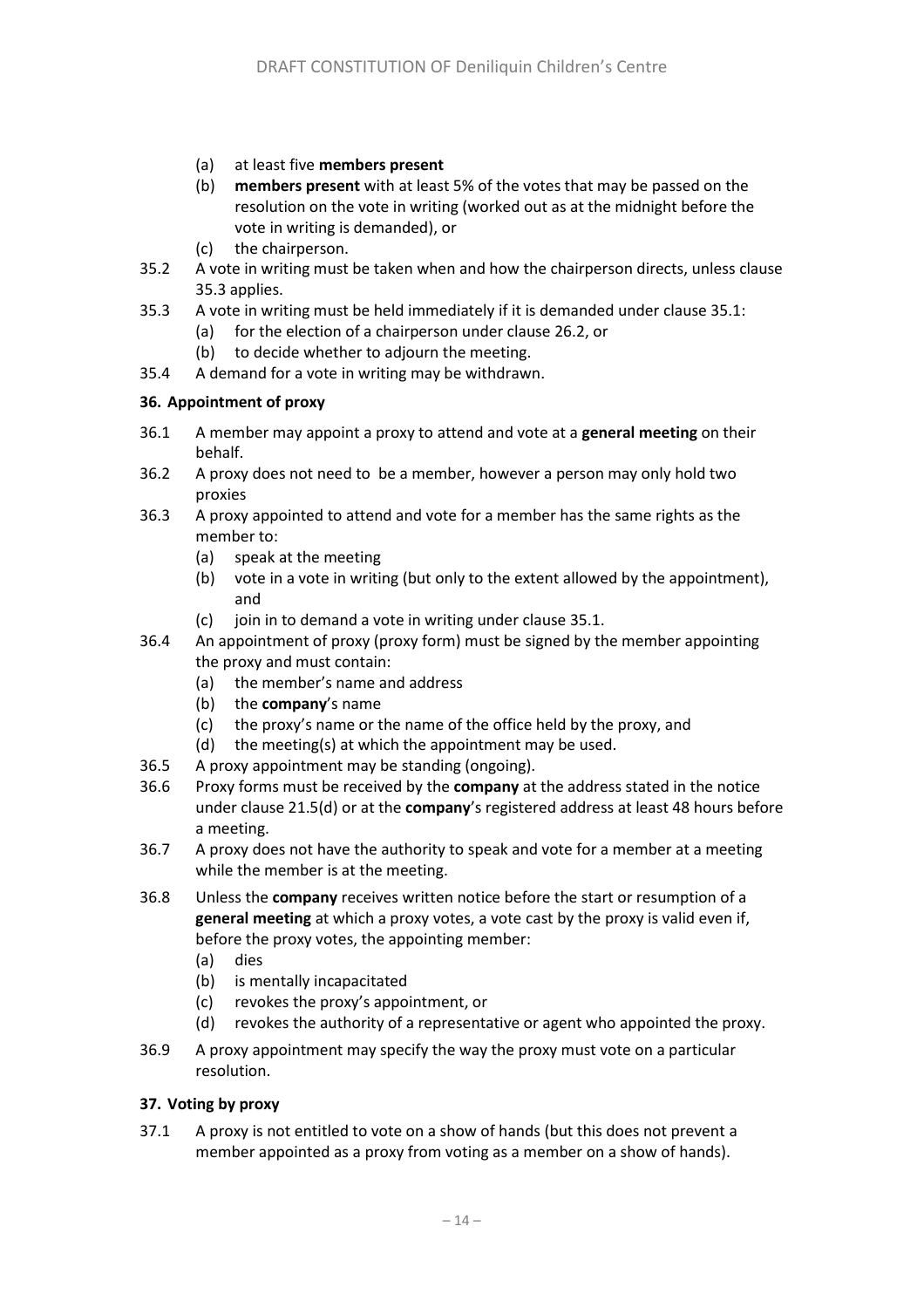- 37.2 When a vote in writing is held, a proxy:
	- (a) does not need to vote, unless the proxy appointment specifies the way they must vote
	- (b) if the way they must vote is specified on the proxy form, must vote that way, and
	- (c) if the proxy is also a member or holds more than one proxy, may cast the votes held in different ways.

### **Directors**

### **38. Number of directors**

The **company** must have at least three members no more than nine directors.

### **39. Election and appointment of directors**

- 39.1 The initial directors are the people who were the members of the management committee of the Association immediately before registration of the company, have agreed to act as directors, and who are named as proposed directors in the application for registration of the **company**.
- 39.2 Apart from the initial directors and directors appointed under clause [39.](#page-5-2)5, the members may elect a director by a resolution passed in a **general meeting**.
- 39.3 Each of the directors must be appointed by a separate resolution, unless:
	- (a) the members present have first passed a resolution that the appointments may be voted on together, and
	- (b) no votes were cast against that resolution.
- 39.4 A person is eligible for election as a director of the **company** if they:
	- (a) are a member of the **company**, or a representative of a member of the **company** (appointed under clause 24)
	- (b) are nominated by two members or representatives of members entitled to vote (unless the person was previously elected as a director at a **general meeting** and has been a director since that meeting),
	- (c) give the **company** their signed consent to act as a director of the **company**,
	- (d) are not an employee of the **company**,
	- (e) are not ineligible to be a director under the **Corporations Act** or the **ACNC Act**, and
	- (f) is a fit and proper person for the purposes of the **company** being an Approved Provider under the Education and Care Services National Law
- 39.5 The directors may appoint a person as a director to fill a casual vacancy or as an additional director if that person:
	- (a) is a member of the **company**, or a representative of a member of the **company**  (appointed under clause 24)
	- (b) gives the **company** their signed consent to act as a director of the **company**, and
	- (c) is not ineligible to be a director under the **Corporations Act** or the **ACNC Act, and**
- 39.6 is a fit and proper person for the purposes of the **company** being an Approved Provider under the Education and Care Services National LawIf the number of directors is reduced to fewer than three or is less than the number required for a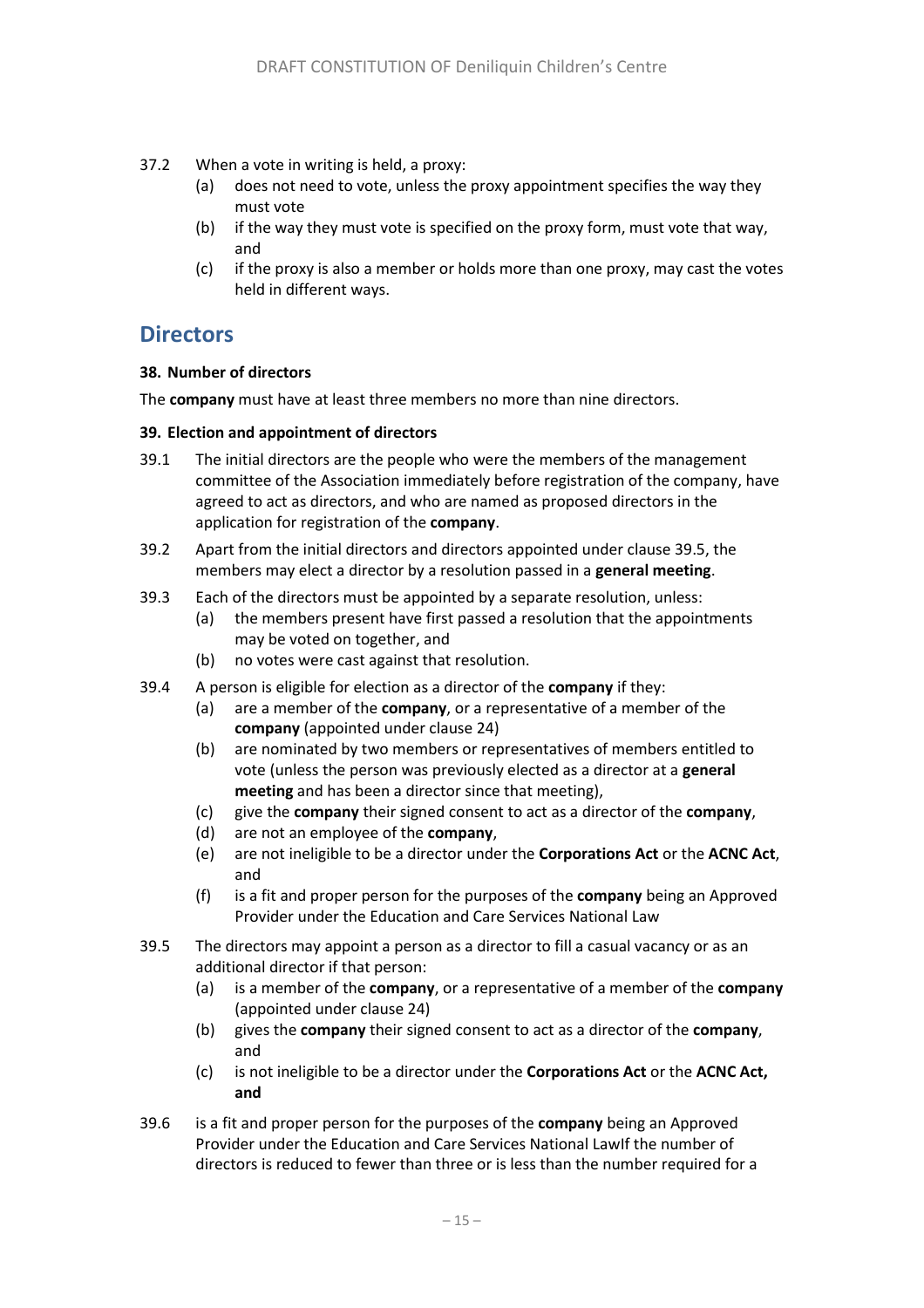quorum, the continuing directors may act for the purpose of increasing the number of directors to three (or higher if required for a quorum) or calling a **general meeting**, but for no other purpose.

### <span id="page-19-2"></span>**40. Election of chairperson**

The directors must elect a director as the **company**'s **elected chairperson**.

### **41. Term of office**

- <span id="page-19-1"></span>41.1 At each annual **general meeting**:
	- (a) any director appointed by the directors to fill a casual vacancy or as an additional director must retire, and
	- (b) at least on-half of the remaining directors must retire.
- <span id="page-19-0"></span>41.2 The directors who must retire at each annual **general meeting** under clause [41.1\(b\)](#page-19-0) will be the directors who have been longest in office since last being elected. In the case of the initial directors the directors who must retires at each annual general meeting will be the directors who have been longest in office since last elected under the Association. Where directors were elected on the same day, the director(s) to retire will be decided by lot unless they agree otherwise.
- 41.3 At each Annual General Meeting half of directors shall be elected.
- 41.4 Other than a director appointed under clause [39](#page-5-2).5, a director's term of office starts at the end of the annual **general meeting** at which they are elected and ends at the end of the annual **general meeting** at which they retire.
- 41.5 Each director must retire at least once every two years.
- 41.6 A director who retires under clause [41.1](#page-19-1) may nominate for election or re-election, subject to clause 41.6.
- 41.7 A director who has held office for a continuous period of nine years or more may only be re-appointed or re-elected by a **special resolution**

### **42. When a director stops being a director**

A director stops being a director if they:

- (a) give written notice of resignation as a director to the **company**
- (b) die
- (c) are removed as a director by a resolution of the members
- (d) stop being a member of the **company**
- (e) are a representative of a member, and that member stops being a member
- (f) are a representative of a member, and the member notifies the **company** that the representative is no longer a representative
- (g) are absent for [3] consecutive directors' meetings without approval from the directors, or
- (h) become ineligible to be a director of the **company** under the **Corporations Act** or the **ACNC Act**.
- (i) cease to be a fit and proper person for the purposes of the **company** being an Approved Provider under the Early Childhood Education and Care Services National Law

### **Powers of directors**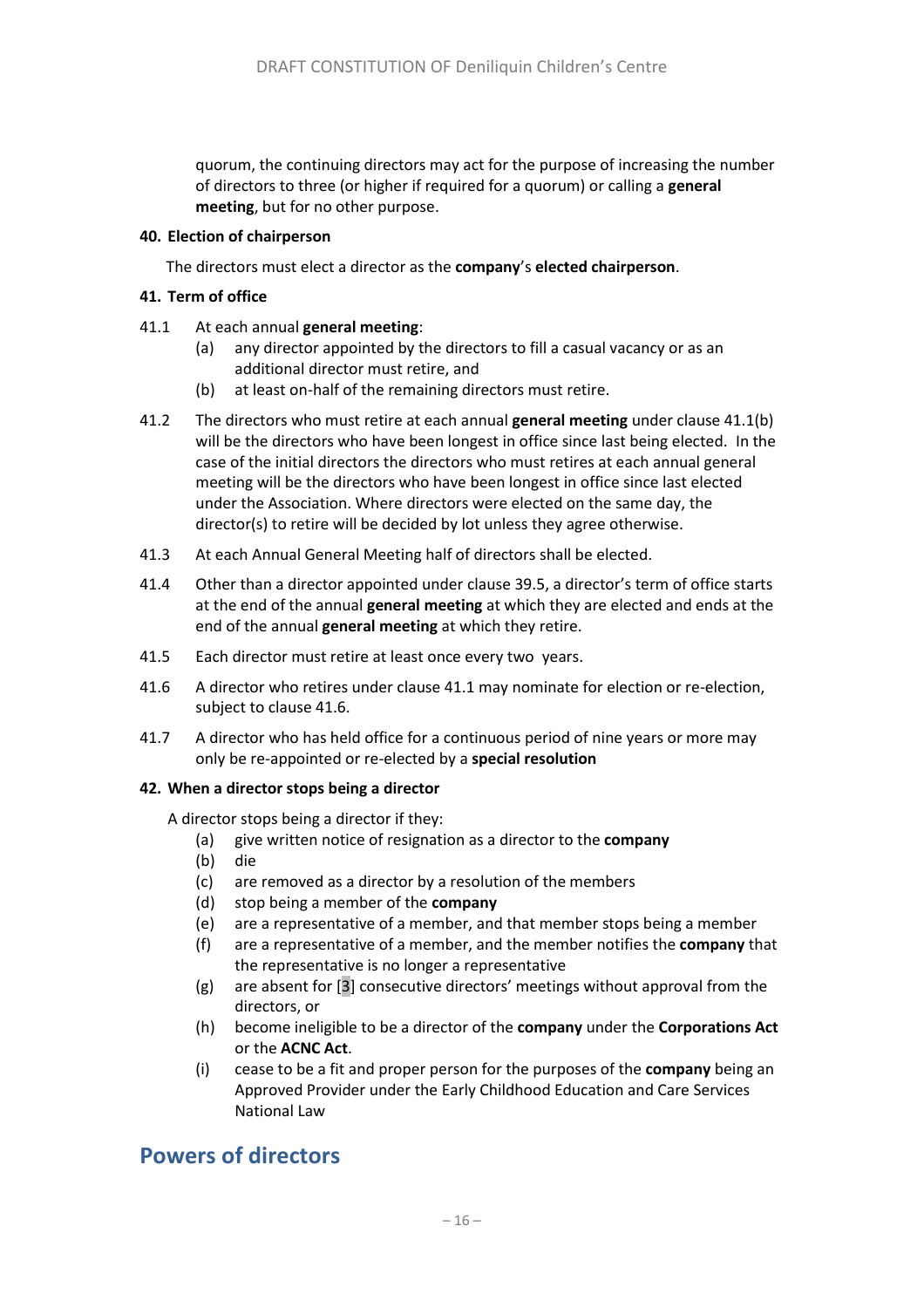### **43. Powers of directors**

- 43.1 The directors are responsible for managing and directing the activities of the **company** to achieve the purpose(s) set out in clause [6.](#page-5-3)
- 43.2 The directors may use all the powers of the **company** except for powers that, under the **Corporations Act** or this constitution, may only be used by members.
- 43.3 The directors must decide on the responsible financial management of the **company** including:
	- (a) any suitable written delegations of power under clause [44,](#page-5-4) and
	- (b) how money will be managed, such as how electronic transfers, negotiable instruments or cheques must be authorised and signed or otherwise approved.
- 43.4 The directors cannot remove a director or auditor. Directors and auditors may only be removed by a members' resolution at a **general meeting**.

#### **44. Delegation of directors' powers**

- 44.1 The directors may delegate any of their powers and functions to a committee, a director, an employee of the **company** (such as a general manager) or any other person, as they consider appropriate.
- 44.2 The delegation must be recorded in the **company**'s minute book.

#### **45. Payments to directors**

- 45.1 The **company** must not pay fees to a director for acting as a director.
- <span id="page-20-0"></span>45.2 The **company** may:
	- (a) pay a director for work they do for the **company**, other than as a director, if the amount is no more than a reasonable fee for the work done, or
	- (b) reimburse a director for expenses properly incurred by the director in connection with the affairs of the **company.**
- 45.3 Any payment made under clause [45.2](#page-20-0) must be approved by the directors.
- 45.4 The **company** may pay premiums for insurance indemnifying directors, as allowed for by law (including the **Corporations Act**) and this constitution.

### **46. Execution of documents**

The **company** may execute a document without using a common seal if the document is signed by:

- (a) two directors of the **company**, or
- (b) a director and the secretary.

### **Duties of directors**

#### **47. Duties of directors**

The directors must comply with their duties as directors under legislation and common law (judge-made law), and with the duties described in governance standard 5 of the regulations made under the **ACNC Act** which are:

(a) to exercise their powers and discharge their duties with the degree of care and diligence that a reasonable individual would exercise if they were a director of the **company**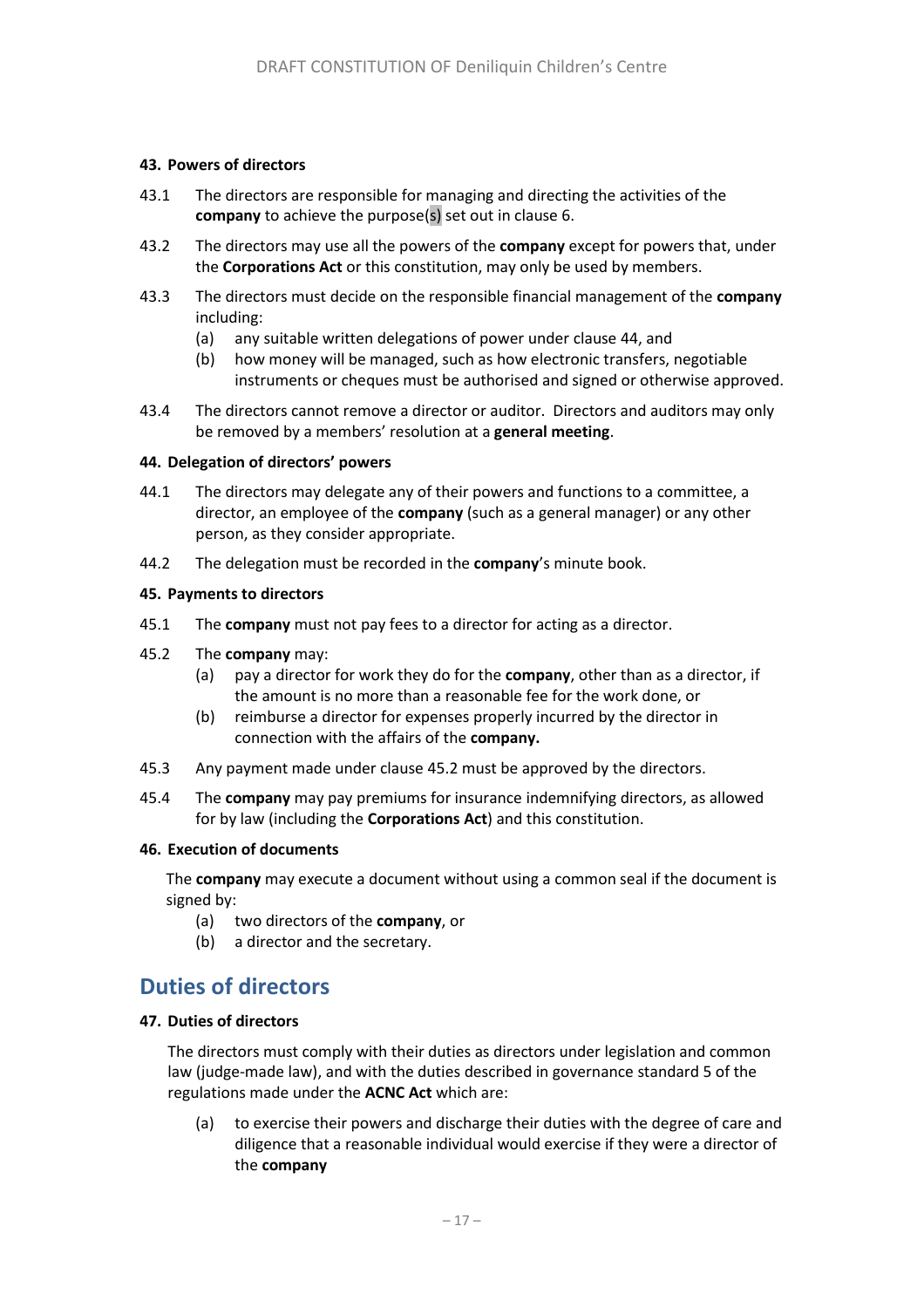- (b) to act in good faith in the best interests of the **company** and to further the charitable purpose(s) of the **company** set out in clause [6](#page-5-3)
- (c) not to misuse their position as a director
- (d) not to misuse information they gain in their role as a director
- (e) to disclose any perceived or actual material conflicts of interest in the manner set out in clause [48](#page-21-0)
- (f) to ensure that the financial affairs of the **company** are managed responsibly, and
- (g) not to allow the **company** to operate while it is insolvent.

### <span id="page-21-0"></span>**48. Conflicts of interest**

- 48.1 A director must disclose the nature and extent of any actual or perceived material conflict of interest in a matter that is being considered at a meeting of directors (or that is proposed in a circular resolution):
	- (a) to the other directors, or
	- (b) if all of the directors have the same conflict of interest, to the members at the next **general meeting**, or at an earlier time if reasonable to do so.
- 48.2 The disclosure of a conflict of interest by a director must be recorded in the minutes of the meeting.
- 48.3 Each director who has a material personal interest in a matter that is being considered at a meeting of directors (or that is proposed in a circular resolution) must not, except as provided under clauses [48.4:](#page-21-1)
	- (a) be present at the meeting while the matter is being discussed, or
	- (b) vote on the matter.
- <span id="page-21-1"></span>48.4 A director may still be present and vote if:
	- (a) their interest arises because they are a member of the **company**, and the other members have the same interest
	- (b) their interest relates to an insurance contract that insures, or would insure, the director against liabilities that the director incurs as a director of the **company** (see clause [66\)](#page-25-0)
	- (c) their interest relates to a payment by the **company** under clause [65](#page-25-1) (indemnity), or any contract relating to an indemnity that is allowed under the **Corporations Act**
	- (d) the Australian Securities and Investments Commission (ASIC) makes an order allowing the director to vote on the matter, or
	- (e) the directors who do not have a material personal interest in the matter pass a resolution that:
		- (i) identifies the director, the nature and extent of the director's interest in the matter and how it relates to the affairs of the **company**, and
		- (ii) says that those directors are satisfied that the interest should not stop the director from voting or being present.

# **Directors' meetings**

**49. NA**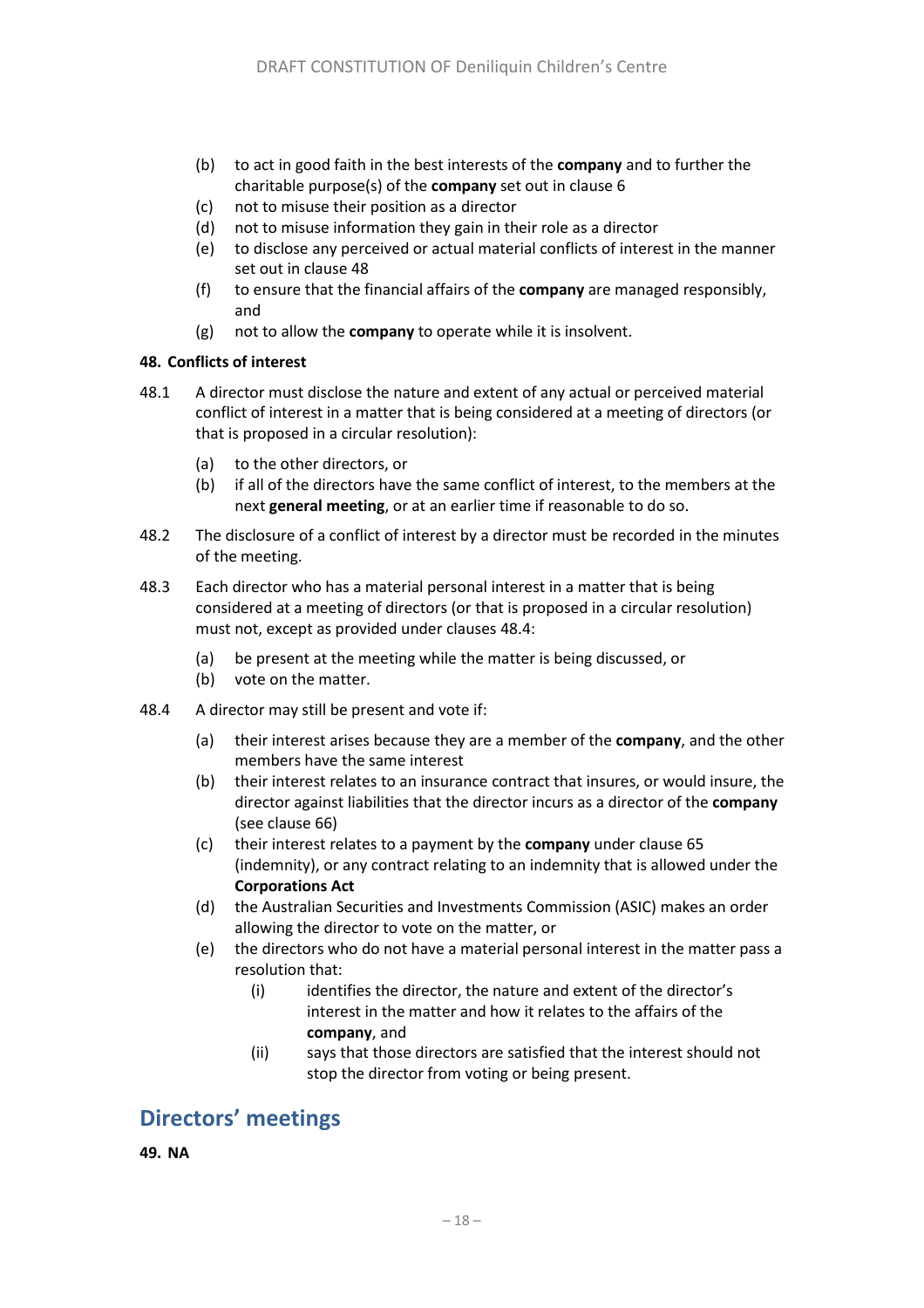### **50. Calling directors' meetings**

- 50.1 A director may call a directors' meeting by giving 48 hours reasonable notice to all of the other directors.
- 50.2 A director may give notice in writing or by any other means of communication that has previously been agreed to by all of the directors.

### **51. Chairperson for directors' meetings**

- 51.1 The **elected chairperson** is entitled to chair directors' meetings.
- 51.2 The directors at a directors' meeting may choose a director to be the chairperson for that meeting if the **elected chairperson** is:
	- (a) not present within 30 minutes after the starting time set for the meeting, or
	- (b) present but does not want to act as chairperson of the meeting.

### **52. Quorum at directors' meetings**

- 52.1 Unless the directors determine otherwise, the quorum for a directors' meeting is a majority (more than 50%) of directors
- 52.2 A quorum must be present for the whole directors' meeting.

### **53. Using technology to hold directors' meetings**

- 53.1 The directors may hold their meetings by using any technology (such as video or teleconferencing) that is agreed to by all of the directors.
- 53.2 The directors' agreement may be a standing (ongoing) one.
- 53.3 A director may only withdraw their consent within a reasonable period before the meeting.

#### **54. Passing directors' resolutions**

A directors' resolution must be passed by a majority of the votes cast by directors present and entitled to vote on the resolution.

#### **55. Circular resolutions of directors**

- 55.1 The directors may pass a circular resolution without a directors' meeting being held.
- 55.2 A circular resolution is passed if all the directors entitled to vote on the resolution sign or otherwise agree to the resolution in the manner set out in clause [55.3](#page-22-0) or claus[e 55.4.](#page-22-1)
- <span id="page-22-0"></span>55.3 Each director may sign:
	- (a) a single document setting out the resolution and containing a statement that they agree to the resolution, or
	- (b) separate copies of that document, as long as the wording of the resolution is the same in each copy.
- <span id="page-22-1"></span>55.4 The **company** may send a circular resolution by email to the directors and the directors may agree to the resolution by sending a reply email to that effect, including the text of the resolution in their reply.
- 55.5 A circular resolution is passed when the last director signs or otherwise agrees to the resolution in the manner set out in clause [55.3](#page-22-0) or claus[e 55.4.](#page-22-1)

# **Secretary**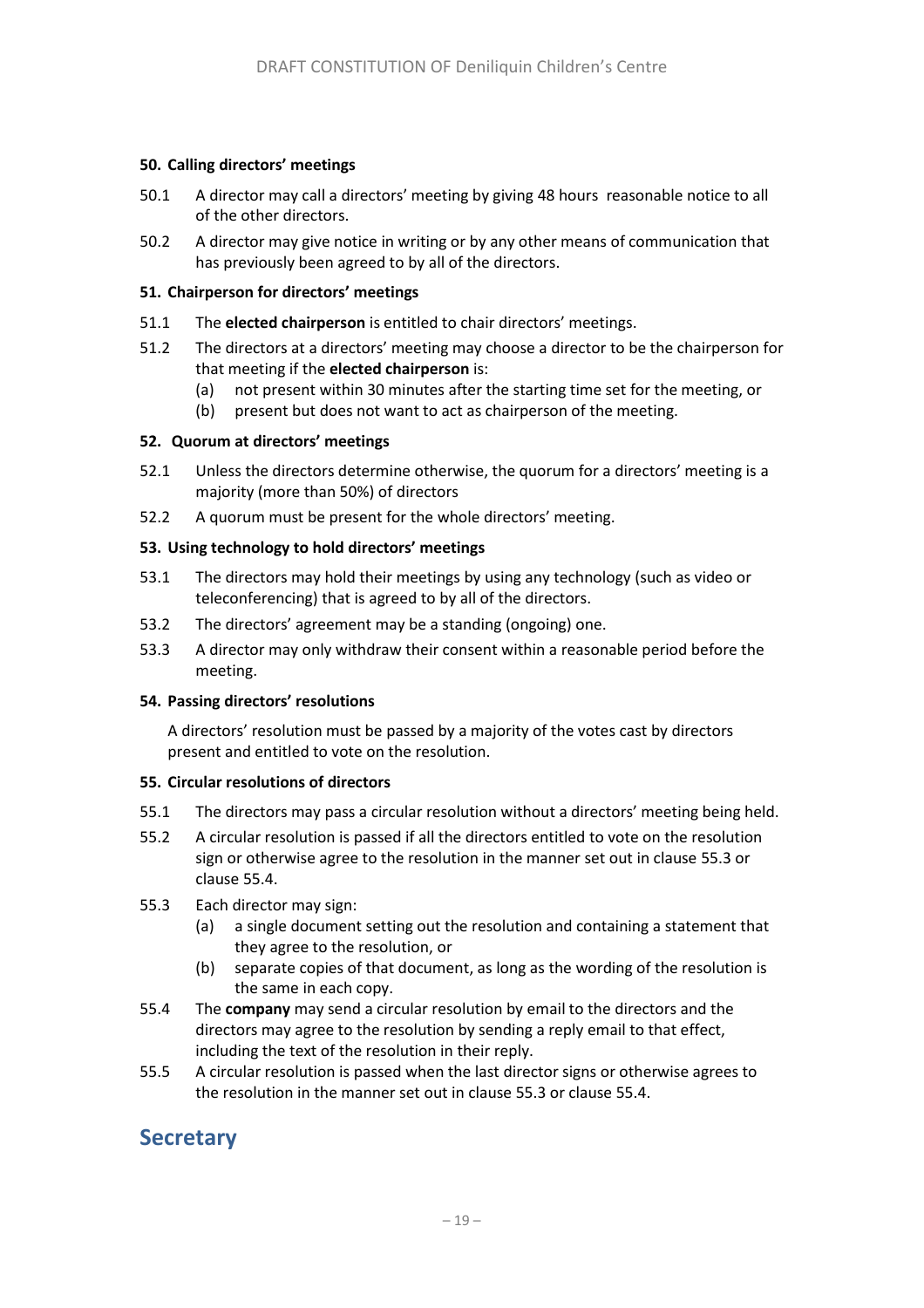### **56. Appointment and role of secretary**

- 56.1 The **company** must have at least one secretary, who may also be a director.
- 56.2 A secretary must be appointed by the directors (after giving the **company** their signed consent to act as secretary of the **company**) and may be removed by the directors.
- 56.3 The directors must decide the terms and conditions under which the secretary is appointed, including any remuneration.
- 56.4 The role of the secretary includes:
	- (a) maintaining a register of the **company**'s members, and
	- (b) maintaining the minutes and other records of **general meeting**s (including notices of meetings), directors' meetings and circular resolutions.

# **Minutes and records**

### **57. Minutes and records**

- <span id="page-23-0"></span>57.1 The **company** must, within one month, make and keep the following records:
	- (a) minutes of proceedings and resolutions of **general meetings**
		- (b) minutes of circular resolutions of members
		- (c) a copy of a notice of each **general meeting**, and
		- (d) a copy of a members' statement distributed to members under claus[e 30.](#page-5-5)
- <span id="page-23-1"></span>57.2 The **company** must, within one month, make and keep the following records:
	- (a) minutes of proceedings and resolutions of directors' meetings (including meetings of any committees), and
	- (b) minutes of circular resolutions of directors.
- 57.3 To allow members to inspect the **company**'s records:
	- (a) the **company** must give a member access to the records set out in claus[e 57.1,](#page-23-0) and
	- (b) the directors may authorise a member to inspect other records of the **company**, including records referred to in clause [57.2](#page-23-1) and clause [58.1.](#page-23-2)
- 57.4 The directors must ensure that minutes of a **general meeting** or a directors' meeting are signed within a reasonable time after the meeting by:
	- (a) the chairperson of the meeting, or
	- (b) the chairperson of the next meeting.
- 57.5 The directors must ensure that minutes of the passing of a circular resolution (of members or directors) are signed by a director within a reasonable time after the resolution is passed.

#### **58. Financial and related records**

- <span id="page-23-2"></span>58.1 The **company** must make and keep written financial records that:
	- (a) correctly record and explain its transactions and financial position and performance, and
	- (b) enable true and fair financial statements to be prepared and to be audited.
- 58.2 The **company** must also keep written records that correctly record its operations.
- 58.3 The **company** must retain its records for at least 7 years.
- 58.4 The directors must take reasonable steps to ensure that the **company**'s records are kept safe.

### **By-laws**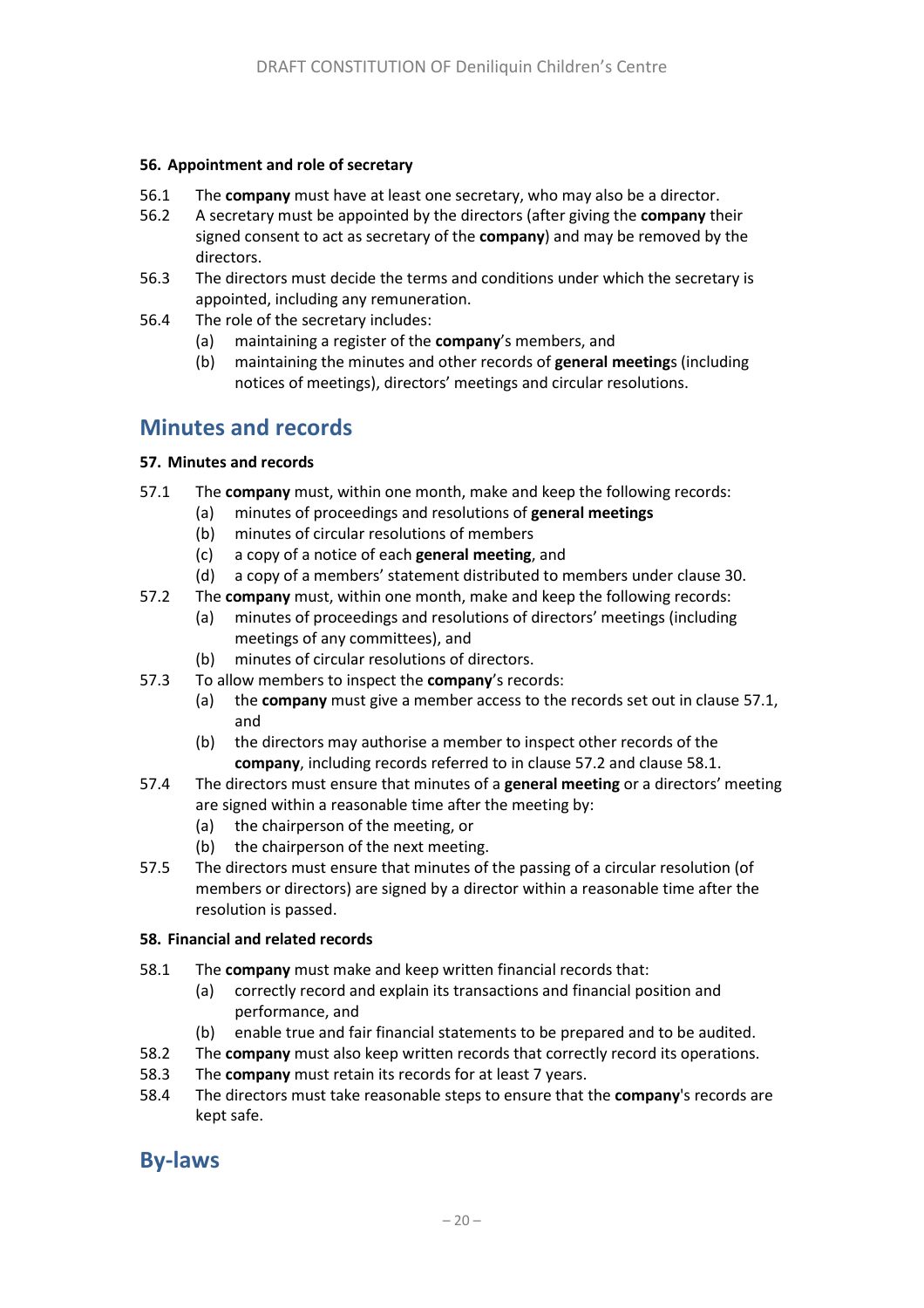### **59. By-laws**

- 59.1 The directors may pass a resolution to make by-laws to give effect to this constitution.
- 59.2 Members and directors must comply with by-laws as if they were part of this constitution.

### **Notice**

### **60. What is notice**

- 60.1 Anything written to or from the **company** under any clause in this constitution is written notice and is subject to clauses [61](#page-24-0) t[o 63,](#page-24-1) unless specified otherwise.
- 60.2 Clauses [61](#page-24-0) t[o 63](#page-24-1) do not apply to a notice of proxy under claus[e36.6.](#page-17-1)

### <span id="page-24-0"></span>**61. Notice to the company**

Written notice or any communication under this constitution may be given to the **company,** the directors or the secretary by:

- (a) delivering it to the **company**'s registered office
- (b) posting it to the **company**'s registered office or to another address chosen by the **company** for notice to be provided
- (c) sending it to an email address or other electronic address notified by the **company** to the members as the **company**'s email address or other electronic address, or
- (d) sending it to the fax number notified by the **company** to the members as the **company**'s fax number.

#### **62. Notice to members**

- 62.1 Written notice or any communication under this constitution may be given to a member:
	- (a) in person
	- (b) by posting it to, or leaving it at the address of the member in the register of members or an alternative address (if any) nominated by the member for service of notices
	- (c) sending it to the email or other electronic address nominated by the member as an alternative address for service of notices (if any)
	- (d) sending it to the fax number nominated by the member as an alternative address for service of notices (if any), or
	- (e) if agreed to by the member, by notifying the member at an email or other electronic address nominated by the member, that the notice is available at a specified place or address (including an electronic address).
- 62.2 If the **company** does not have an address for the member, the **company** is not required to give notice in person.

### <span id="page-24-1"></span>**63. When notice is taken to be given**

A notice:

(a) delivered in person, or left at the recipient's address, is taken to be given on the day it is delivered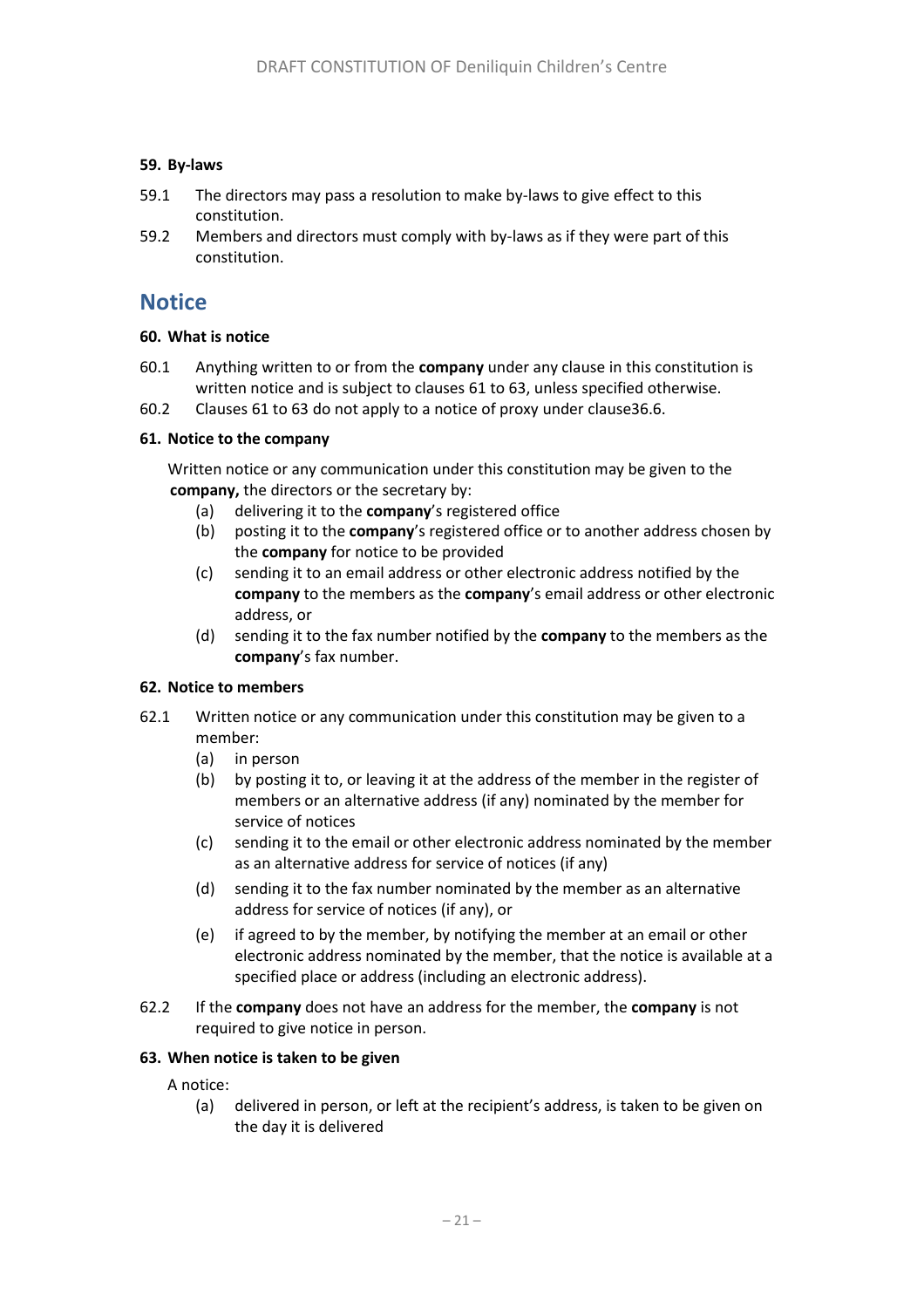- (b) sent by post, is taken to be given on the third day after it is posted with the correct payment of postage costs
- (c) sent by email, fax or other electronic method, is taken to be given on the business day after it is sent, and
- (d) given under clause 62.1(e) is taken to be given on the business day after the notification that the notice is available is sent.

### **Financial year**

### **64. Company's financial year**

The **company**'s financial year is from [1 July] to [30 June], unless the directors pass a resolution to change the financial year.

### **Indemnity, insurance and access**

### <span id="page-25-1"></span>**65. Indemnity**

- 65.1 The **company** indemnifies each officer of the **company** out of the assets of the **company**, to the relevant extent, against all losses and liabilities (including costs, expenses and charges) incurred by that person as an officer of the **company**.
- 65.2 In this clause, 'officer' means a director or secretary and includes a director or secretary after they have ceased to hold that office.
- 65.3 In this clause, 'to the relevant extent' means:
	- (a) to the extent that the **company** is not precluded by law (including the **Corporations Act**) from doing so, and
	- (b) for the amount that the officer is not otherwise entitled to be indemnified and is not actually indemnified by another person (including an insurer under an insurance policy).
- 65.4 The indemnity is a continuing obligation and is enforceable by an officer even though that person is no longer an officer of the **company**.

#### <span id="page-25-0"></span>**66. Insurance**

To the extent permitted by law (including the **Corporations Act**), and if the directors consider it appropriate, the **company** may pay or agree to pay a premium for a contract insuring a person who is or has been an officer of the **company** against any liability incurred by the person as an officer of the **company**.

#### **67. Directors' access to documents**

- 67.1 A director has a right of access to the financial records of the **company** at all reasonable times.
- 67.2 If the directors agree, the **company** must give a director or former director access to:
	- (a) certain documents, including documents provided for or available to the directors, and
	- (b) any other documents referred to in those documents.

### **Winding up**

### **68. Surplus assets not to be distributed to members**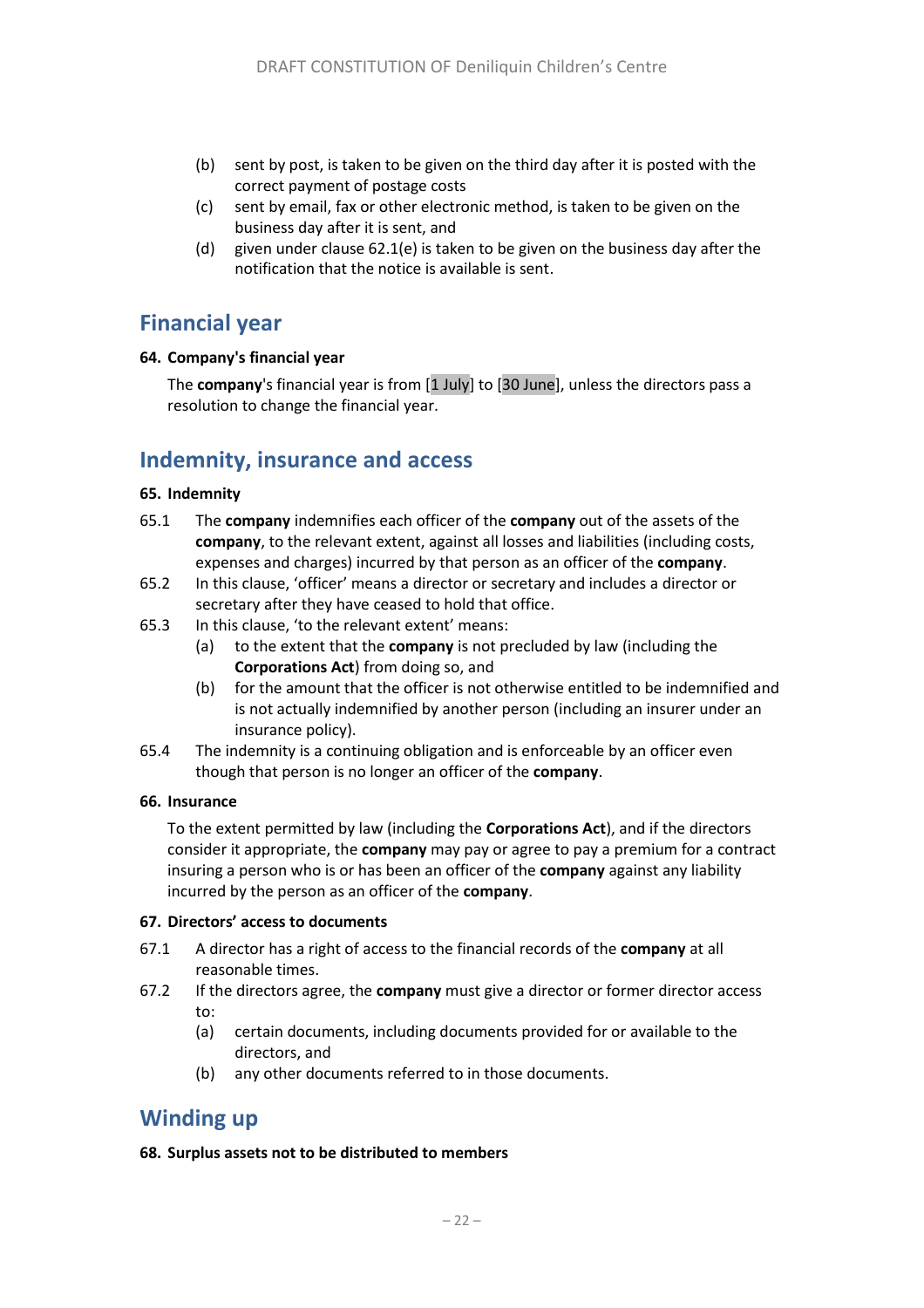If the **company** is wound up, any **surplus assets** must not be distributed to a member or a former member of the **company**, unless that member or former member is a charity described in clause [69.1.](#page-26-2)

### <span id="page-26-1"></span>**69. Distribution of surplus assets**

- <span id="page-26-2"></span>69.1 Subject to the **Corporations Act** and any other applicable Act, and any court order, any **surplus assets** that remain after the **company** is wound up must be distributed to one or more charities:
	- (a) with charitable purpose(s) similar to, or inclusive of, the purpose(s) in clause [6,](#page-5-3) and
	- (b) which also prohibit the distribution of any **surplus assets** to its members to at least the same extent as the **company**.
- 69.2 The decision as to the charity or charities to be given the **surplus assets** must be made by a **special resolution** of members at or before the time of winding up. If the members do not make this decision, the **company** may apply to the Supreme Court to make this decision.

### **70. Revocation of gift fund**

- 70.1 If a gift fund is wound up or if the endorsement of the **company** as a deductible gift recipient for the operation of a gift fund is revoked, any surplus assets of the gift fund remaining after the payment of liabilities attributable to it, may be transferred to:
	- (a) a fund, authority or institution to which income tax-deductible gifts can be made; or
	- (b) if the company has authority to operate another gift deductible fund, it may transfer the surplus assets to the other gift deductible fund.

# **Definitions and interpretation**

### <span id="page-26-0"></span>**71. Definitions**

In this constitution:

*ACNC Act* means the *Australian Charities and Not-for-profits Commission Act 2012*  (Cth)

*Association* means the Deniliquin Children's Centre Incorporated *Association's Register* means the register of members held by Deniliquin Children's Centre Incorporated **Children's Centre** means the centre located [*insert*]

*company* means the **company** referred to in clause [1](#page-7-3)

*Corporations Act* means the *Corporations Act 2001* (Cth)

*elected chairperson* means a person elected by the directors to be the **company**'s chairperson under clause [40](#page-19-2)

*general meeting* means a meeting of members and includes the annual **general meeting**, under claus[e 20.1](#page-12-1)

*initial member* means a person who is named in the application for registration of the **company**, with their consent, as a proposed member of the **company** *member present* means, in connection with a **general meeting**, a **member present** in person, by representative or by proxy at the venue or venues for the meeting *registered charity* means a charity that is registered under the **ACNC Act**